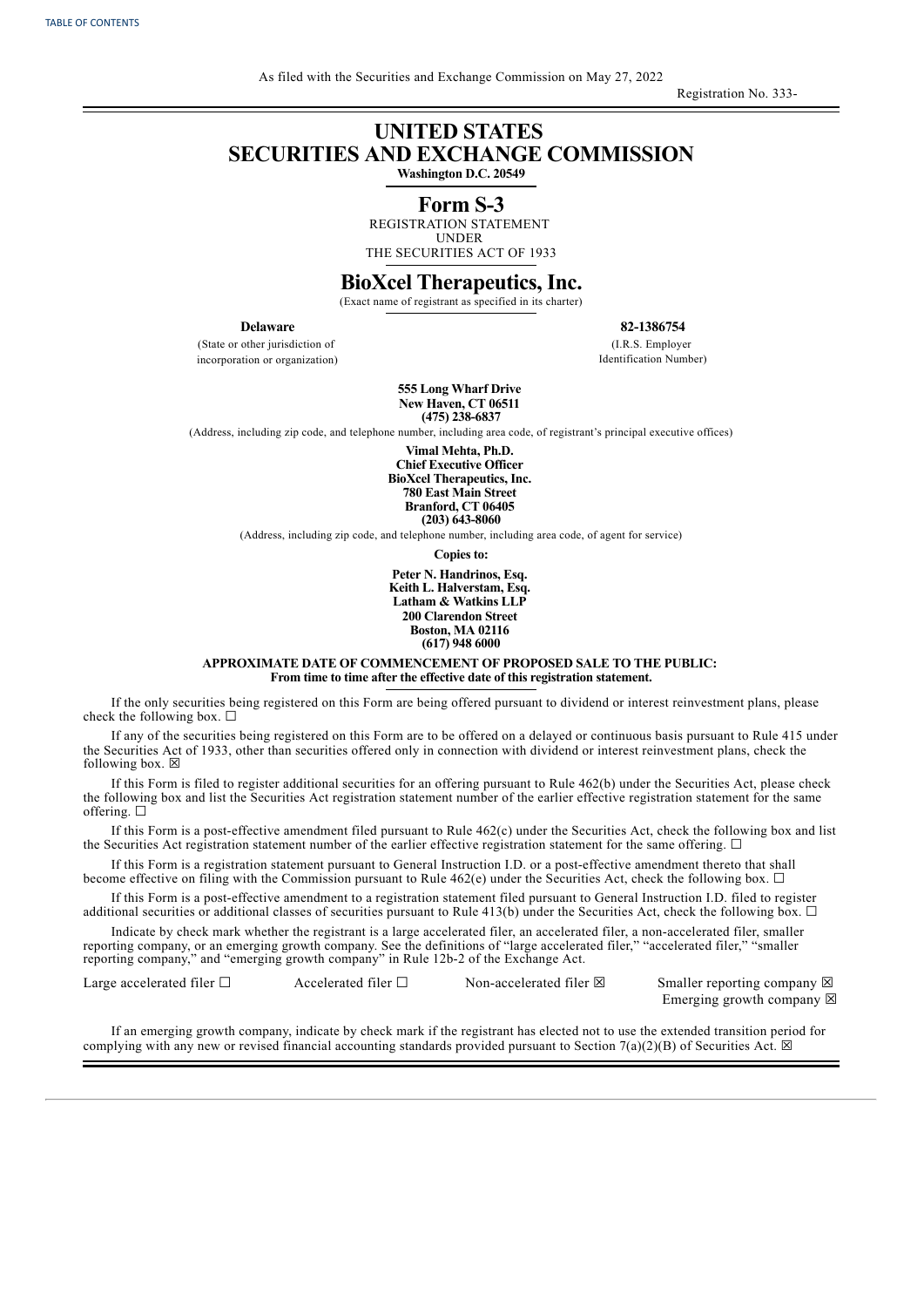**PROSPECTUS**



## **BioXcel Therapeutics, Inc.**

## **278,520 Shares of Common Stock**

This prospectus relates to the resale by the selling stockholders named herein, or their pledgees, donees, transferees or other successors in interest, from time to time, of up to 278,520 shares of our common stock issuable upon exercise of warrants granted in connection with the credit agreement and guaranty dated as of April 19, 2022 (the "Credit Agreement"), by and among BioXcel Therapeutics, Inc., Oaktree Fund Administration, LLC as the administrative agent, and the lenders party thereto. The shares of common stock issuable upon exercise of the warrants are referred to herein as the Securities. We are registering the Securities on behalf of the selling stockholders, to be offered and sold from time to time, to satisfy certain registration rights that we have granted to the selling stockholders.

The selling stockholders may resell or dispose of the Securities, or interests therein, at fixed prices, at prevailing market prices at the time of sale or at prices negotiated with purchasers, to or through underwriters, broker-dealers, agents, or through any other means described in the section of this prospectus entitled "Plan of Distribution". The selling stockholders will each bear their respective commissions and discounts, if any, attributable to the sale or disposition of the Securities, or interests therein, held by such selling stockholder. We will bear all costs, expenses and fees in connection with the registration of the Securities. We will not receive any of the proceeds from the sale of the Securities by the selling stockholders.

Our common stock is listed on the Nasdaq Capital Market under the symbol "BTAI." On May 26, 2022, the last reported sale price of our common stock on the Nasdaq Capital Market was \$11.54 per share.

**INVESTING IN OUR SECURITIES INVOLVES RISKS. SEE THE "***RISK FACTORS***" CONTAINED OR INCORPORATED BY REFERENCE IN THIS PROSPECTUS CONCERNING FACTORS YOU SHOULD CONSIDER BEFORE INVESTING IN OUR SECURITIES.**

**Neither the Securities and Exchange Commission nor any state securities commission has approved or disapproved of these securities or passed upon the adequacy or accuracy of this prospectus. Any representation to the contrary is a criminal offense.**

<span id="page-1-0"></span>**The date of this prospectus is , 2022.**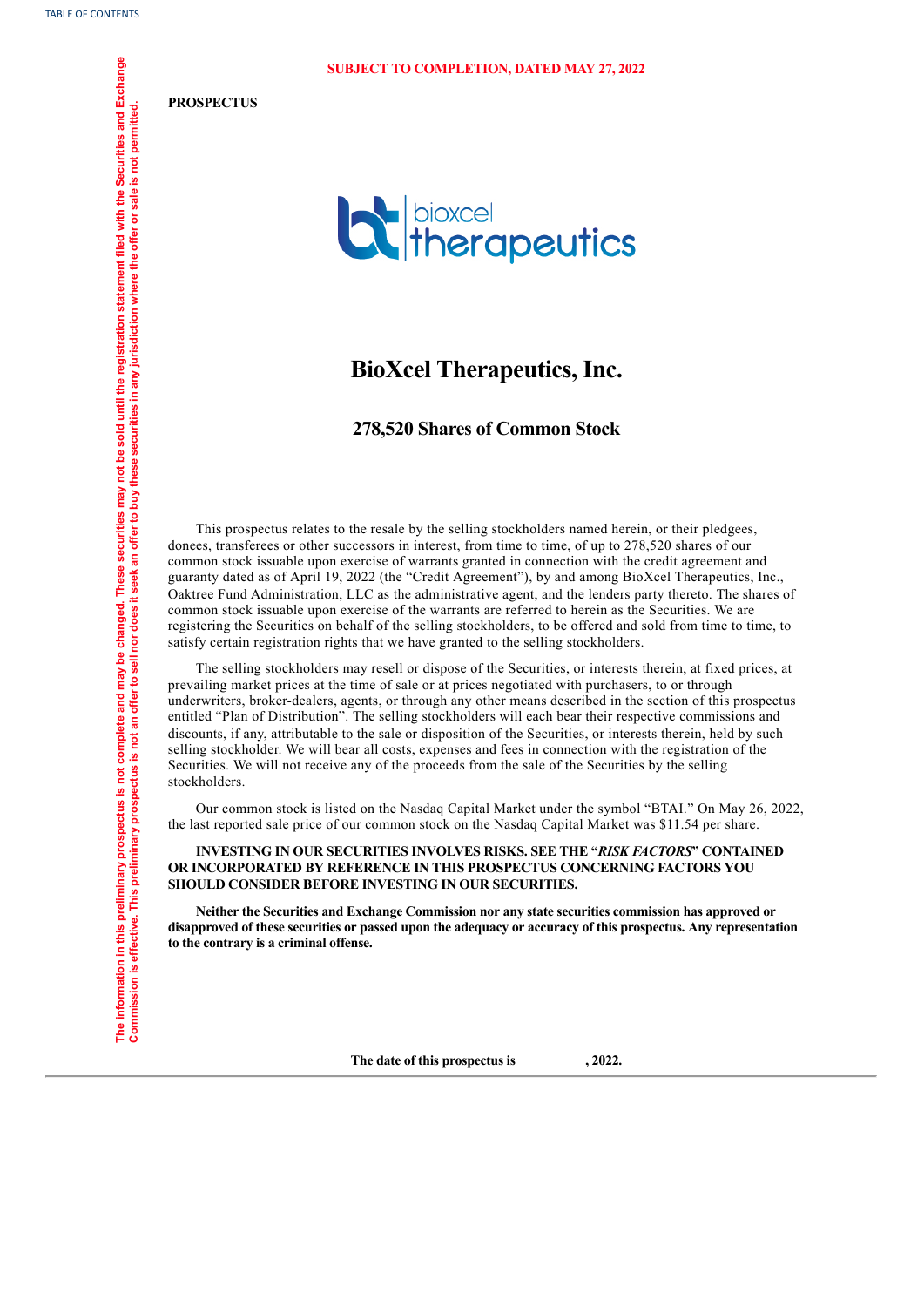## **CONTENTS**

| <b>Clause</b>                                                   | Page            |
|-----------------------------------------------------------------|-----------------|
| <b>ABOUT THIS PROSPECTUS</b>                                    |                 |
| WHERE YOU CAN FIND MORE INFORMATION; INCORPORATION BY REFERENCE |                 |
| <b>THE OFFERING</b>                                             |                 |
| <b>RISK FACTORS</b>                                             | $\underline{8}$ |
| <b>USE OF PROCEEDS</b>                                          | $\overline{9}$  |
| <b>SELLING STOCKHOLDERS</b>                                     | 10              |
| DESCRIPTION OF CAPITAL STOCK                                    | <u>12</u>       |
| <b>PLAN OF DISTRIBUTION</b>                                     | <u> 15</u>      |
| <b>LEGAL MATTERS</b>                                            | 18              |
| <b>EXPERTS</b>                                                  | 18              |
|                                                                 |                 |

<span id="page-2-0"></span>i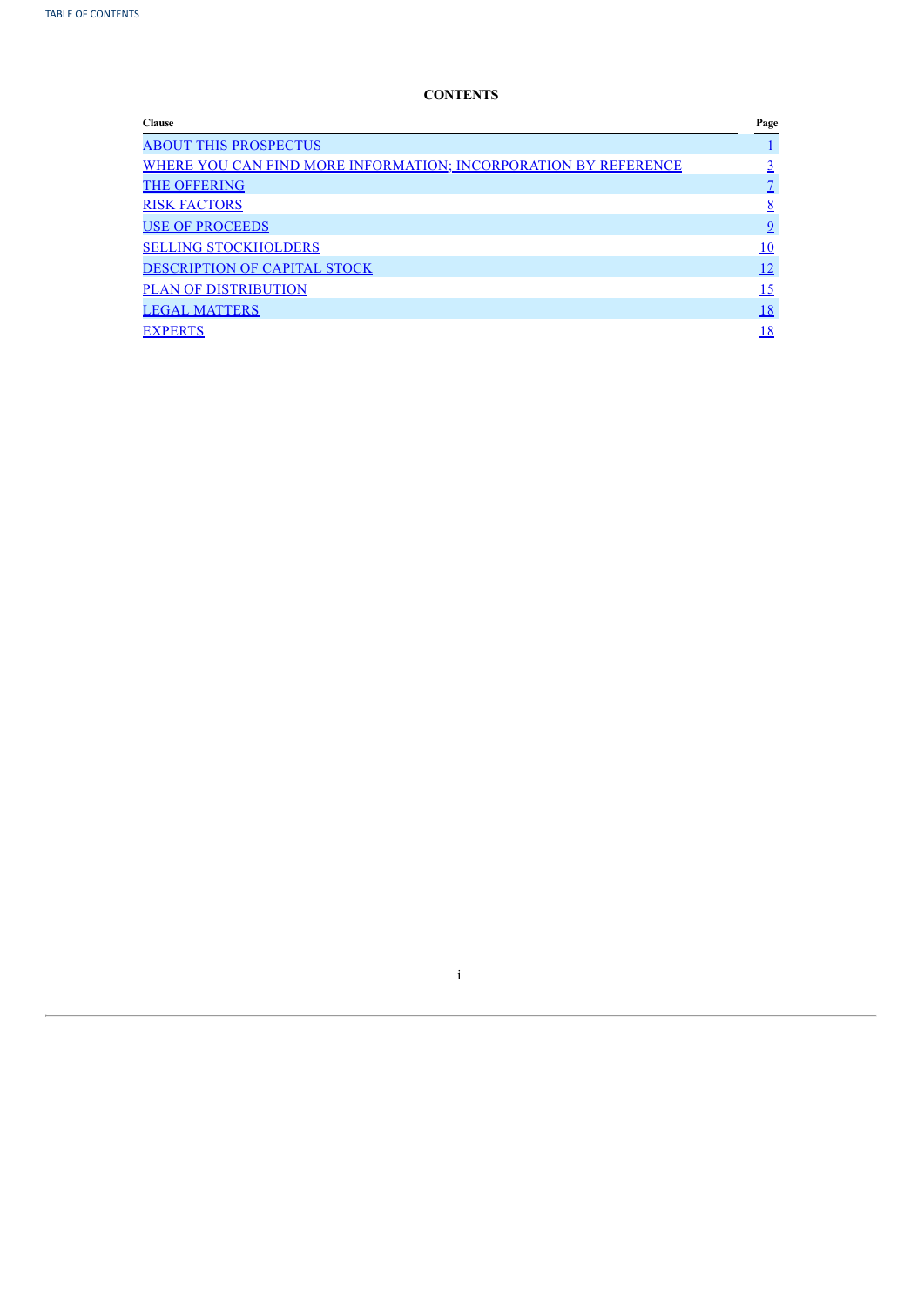## **ABOUT THIS PROSPECTUS**

This prospectus is part of a registration statement that we filed with the U.S. Securities and Exchange Commission, or the SEC, using a "shelf" registration process. By using a shelf registration statement, the selling stockholders may sell up to 278,520 shares of our common stock from time to time in one or more offerings as described in this prospectus. We will not receive any proceeds from the sale by the selling stockholders of the Securities offered pursuant to this prospectus.

We may also file a prospectus supplement or post-effective amendment to the registration statement of which this prospectus forms a part that may contain material information relating to these offerings. The prospectus supplement or post-effective amendment may also add, update or change information contained in this prospectus with respect to that offering. If there is any inconsistency between the information in this prospectus and the applicable prospectus supplement or post-effective amendment, you should rely on the prospectus supplement or post-effective amendment, as applicable. Before purchasing any securities, you should carefully read this prospectus, any post-effective amendment, and any applicable prospectus supplement, together with the additional information described under the heading "Where You Can Find More Information."

Neither we, nor the selling stockholders, have authorized anyone to provide you with any information or to make any representations other than those contained or incorporated by reference in this prospectus, any post-effective amendment, or any applicable prospectus supplement prepared by or on behalf of us or to which we have referred you. We and the selling stockholders take no responsibility for and can provide no assurance as to the reliability of any other information that others may give you. We and the selling stockholders will not make an offer to sell these securities in any jurisdiction where the offer or sale is not permitted. You should assume that the information appearing in this prospectus, any post-effective amendment and any applicable prospectus supplement to this prospectus is accurate only as of the date on its respective cover. Our business, financial condition, results of operations and prospects may have changed since those dates. This prospectus incorporates by reference, and any post-effective amendment or any prospectus supplement may contain or incorporate by reference, market data and industry statistics and forecasts that are based on independent industry publications and other publicly available information. Although we believe these sources are reliable, we do not guarantee the accuracy or completeness of this information and we have not independently verified this information. In addition, the market and industry data and forecasts that may be incorporated by reference in this prospectus, any post-effective amendment or any prospectus supplement may involve estimates, assumptions and other risks and uncertainties and are subject to change based on various factors, including those discussed under the heading "Risk Factors" incorporated by reference in this prospectus, any post-effective amendment and any applicable prospectus supplement. Accordingly, investors should not place undue reliance on this information.

When we refer to "BioXcel," "we," "our," "us" and the "Company" in this prospectus, we mean BioXcel Therapeutics, Inc. and its consolidated subsidiaries, unless otherwise specified. When we refer to "you," we mean the potential purchasers of the Securities.

We have proprietary rights to a number of trademarks used in this prospectus which are important to our business, including the BTI logo. Solely for convenience, the trademarks and trade names in this prospectus are referred to without the ® and TM symbols, but such references should not be construed as any indicator that their respective owners will not assert, to the fullest extent under applicable law, their rights thereto. All other trademarks, trade names and service marks appearing in this prospectus are the property of their respective owners.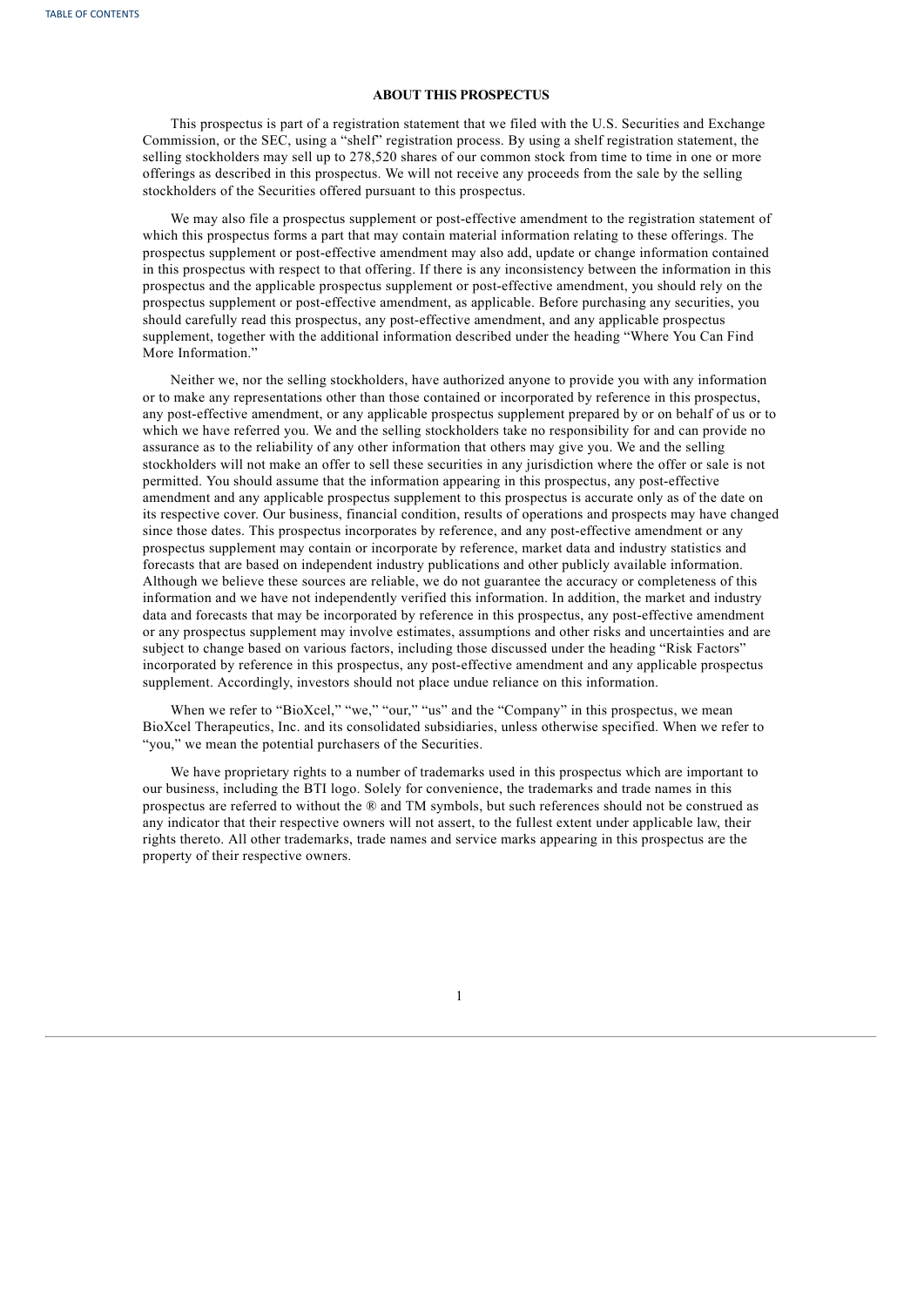## **SPECIAL NOTE REGARDING FORWARD-LOOKING STATEMENTS**

This prospectus and the information incorporated by reference in this prospectus include "forwardlooking statements" within the meaning of Section 27A of the Securities Act of 1933, as amended, or the Securities Act, and Section 21E of the Securities Exchange Act of 1934, as amended, or the Exchange Act. For this purpose, any statements contained or incorporated herein that relate to future events or conditions may be deemed to be forward-looking statements, including, but not limited to, statements regarding our future results of operations and financial position, business strategy, prospective products, product approvals, research and development costs, commercialization plans, timing and likelihood of success, the plans and objectives of management for future operations and future results of anticipated products. Without limiting the foregoing, terms such as "may," "will," "should," "expect," "plan," "anticipate," "could," "intend," "target," "project," "contemplate," "believe," "estimate," "predict," "potential," or"continue" or the negative of these terms or other similar expressions are intended to identify forward-looking statements. These forward-looking statements are only predictions. Such forward-looking statements represent management's expectations as of the date of the relevant document and are subject to a number of important factors that could materially impact the value of our common stock or cause actual results to differ materially from those indicated by such forward-looking statements. We discuss many of these risks in greater detail in the documents incorporated by reference herein, including under the heading "Risk Factors" in any of our filings with the SEC pursuant to Sections 13(a), 13(c), 14 or 15(d) of the Exchange Act.

<span id="page-4-0"></span>These important factors, among others, could cause actual results to differ materially from those indicated by forward-looking statements made herein and presented elsewhere by management from time to time. Forward-looking statements should not be relied upon as representing our views as of any date subsequent to the date such statements are made. We undertake no obligation to revise or update any forward-looking statements, whether as a result of any new information, future events, changed circumstances or otherwise, except to the extent required by law.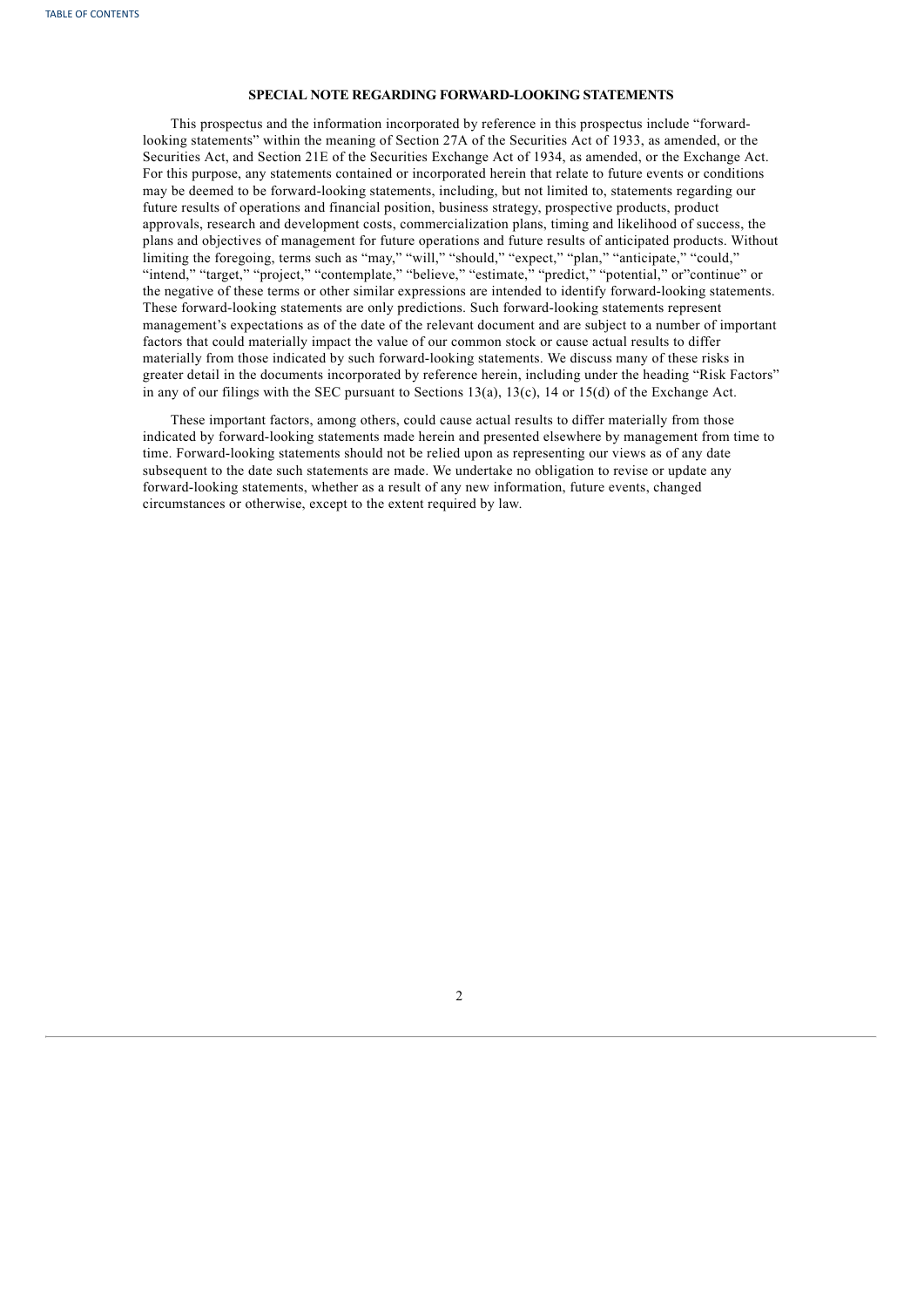## **WHERE YOU CAN FIND MORE INFORMATION; INCORPORATION BY REFERENCE**

#### **Available Information**

We file reports, proxy statements and other information with the SEC. The SEC maintains a web site that contains reports, proxy and information statements and other information about issuers, such as us, who file electronically with the SEC. The address of that website is *http://www.sec.gov*.

Our web site address is *https://www.bioxceltherapeutics.com/*. The information contained in, or accessible through, our web site, however, is not, and should not be deemed to be, a part of this prospectus.

This prospectus and any prospectus supplement are part of a registration statement that we filed with the SEC and do not contain all of the information in the registration statement. The full registration statement may be obtained from the SEC or us, as provided below. Statements in this prospectus or any prospectus supplement about these documents are summaries and each statement is qualified in all respects by reference to the document to which it refers. You should refer to the actual documents for a more complete description of the relevant matters. You may inspect a copy of the registration statement through the SEC's website, as provided above.

## **Incorporation by Reference**

The SEC's rules allow us to "incorporate by reference" information into this prospectus, which means that we can disclose important information to you by referring you to another document filed separately with the SEC. The information incorporated by reference is deemed to be part of this prospectus, and subsequent information that we file with the SEC will automatically update and supersede that information. Any statement contained in this prospectus or a previously filed document incorporated by reference will be deemed to be modified or superseded for purposes of this prospectus to the extent that a statement contained in this prospectus or a subsequently filed document incorporated by reference modifies or replaces that statement.

This prospectus and any accompanying prospectus supplement incorporate by reference the documents set forth below that have previously been filed with the SEC:

- Our Annual Report on Form 10-K for the fiscal year ended [December](https://www.sec.gov/ix?doc=/Archives/edgar/data/1720893/000155837022003335/btai-20211231x10k.htm) 31, 2021, filed with the SEC on March 11, 2022.
- Our [Quarterly](https://www.sec.gov/ix?doc=/Archives/edgar/data/1720893/000155837022007805/btai-20220331x10q.htm) Report on Form 10-Q for the quarter ended March 31, 2022, filed with the SEC on May 9, 2022.
- Our Current [Reports](https://www.sec.gov/ix?doc=/Archives/edgar/data/1720893/000110465922063932/tm2216628d1_8k.htm) on Form 8-K, filed with the SEC on [April](https://www.sec.gov/ix?doc=/Archives/edgar/data/1720893/000110465922047105/tm2212957d1_8k.htm) 7, 2022, April 19, 2022 and May 23, 2022.
- Our Definitive Proxy Statement on Schedule 14A, filed with the SEC on April 5, 2022 (to the extent specifically [incorporated](https://www.sec.gov/Archives/edgar/data/1720893/000110465922042568/tm223487-1_def14a.htm) by reference into our Annual Report on Form 10-K).
- The description of our common stock contained in our Registration Statement on Form 8-A, filed with the SEC on March 5, 2018, as updated by ["Description](https://www.sec.gov/Archives/edgar/data/1720893/000110465918014722/a18-7393_18a12b.htm) of the Registrant's Securities Registered under Section 12 of the Exchange Act" filed as Exhibit 4.1 to our Annual Report on Form 10-K for the fiscal year ended December 31, 2019, and any [amendment](https://www.sec.gov/Archives/edgar/data/1720893/000155837020002196/btai-20191231ex41bb8e5e8.htm) or report filed with the SEC for the purpose of updating such description.

All reports and other documents we subsequently file pursuant to Section 13(a), 13(c), 14 or 15(d) of the Securities Exchange Act of 1934, as amended, which we refer to as the "Exchange Act" in this prospectus, prior to the termination of this offering, including all such documents we may file with the SEC after the date of filing of this registration statement and prior to the effectiveness of this registration statement, but excluding any information furnished to, rather than filed with, the SEC, will also be incorporated by reference into this prospectus and deemed to be part of this prospectus from the date of the filing of such reports and documents.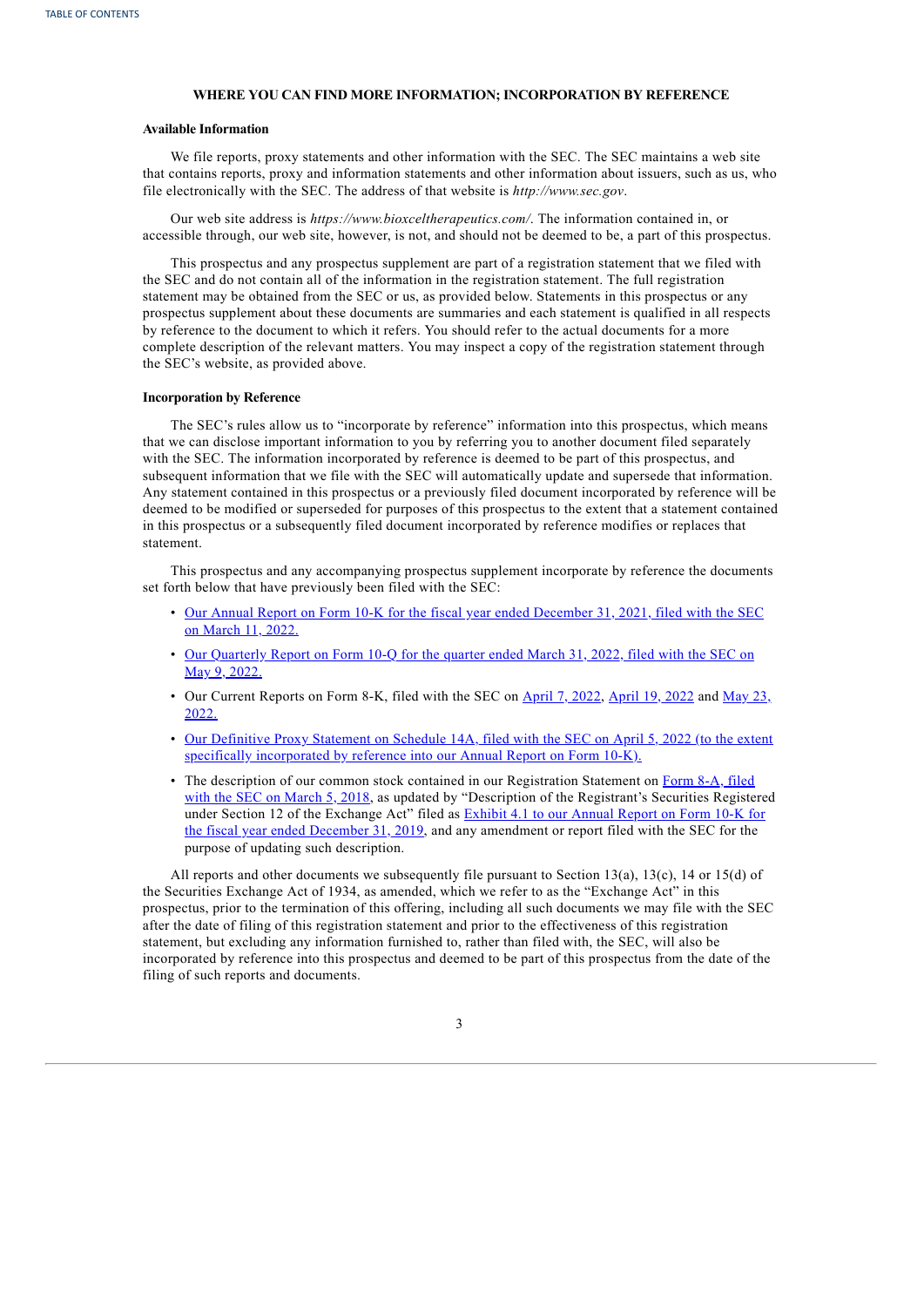You may request a free copy of any of the documents incorporated by reference in this prospectus by writing or telephoning us at the following address:

> BioXcel Therapeutics, Inc. 555 Long Wharf Drive New Haven, CT 06511 (475) 238-6837

Exhibits to the filings will not be sent, however, unless those exhibits have specifically been incorporated by reference in this prospectus or any accompanying prospectus supplement.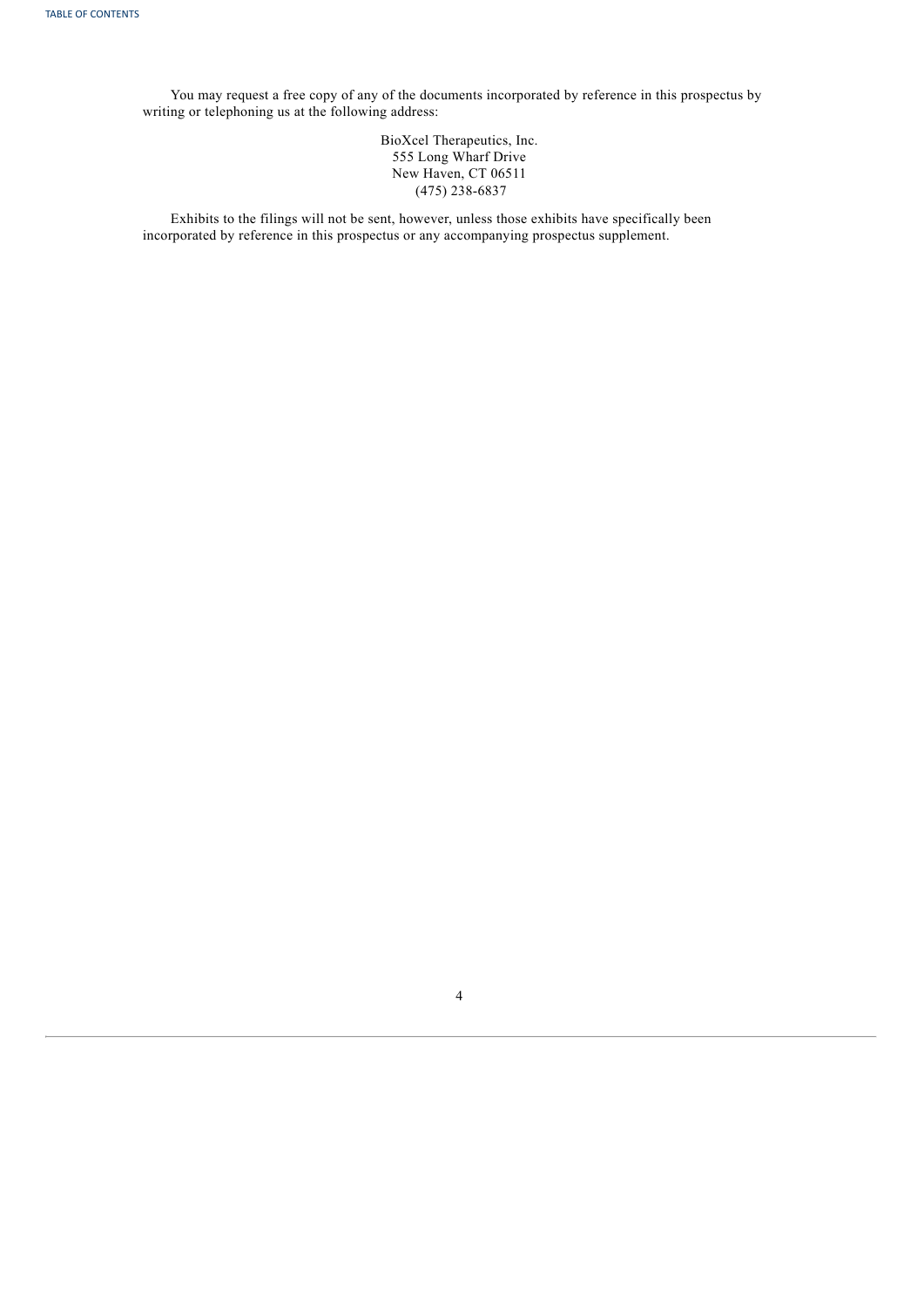## **SUMMARY**

*The following summary highlights information contained elsewhere in this prospectus. This summary is* not complete and does not contain all of the information that you need to consider before making an *investment decision. For a more complete understanding of our company, you should read and consider carefully the more detailed information included or incorporated by reference in this prospectus and any applicable prospectus supplement, including the factors described under the heading "Risk Factors" of this prospectus, as well as the information incorporated by reference from our most recent Annual Report on Form 10-K and our most recent Quarterly Reports on Form 10-Q, before making an investment decision.*

## **Overview**

We are a biopharmaceutical company utilizing artificial intelligence ("AI") approaches to develop transformative medicines in neuroscience and immuno-oncology. We are focused on utilizing cutting-edge technology and innovative research to develop high-value therapeutics aimed at transforming patients' lives. We employ a unique AI platform in an effort to reduce therapeutic development costs and potentially accelerate timelines while aiming to increase the possibility of success. Our approach leverages existing approved drugs and/or clinically evaluated product candidates together with big data and proprietary machine learning algorithms to identify new therapeutic indices. We believe that this differentiated approach has the potential to reduce the expense and time associated with drug development in diseases with substantial unmet medical needs.

Our most advanced clinical development program is BXCL501, an investigational proprietary, orally dissolving, thin film formulation of dexmedetomidine ("Dex") for the treatment of agitation associated with psychiatric and neurological disorders.

On April 6, 2022 we announced that the United States of America Food and Drug Administration had approved IGALMITM (Dex sublingual film) for the acute treatment of agitation associated with schizophrenia or bipolar I or II disorder in adults. IGALMI<sup>TM</sup> is approved to be self-administrated by patients under the supervision of a healthcare provider. We are preparing to load product into U.S. distribution channels in the third quarter of 2022.

We continue to conduct clinical trials evaluating BXCL501 for the treatment of agitation in Alzheimer's disease patients, and for adjunctive treatment of patients with Major Depressive Disorder, as well as in the community for agitation associated with bipolar disorders and schizophrenia.

Our advanced oncology asset, BXCL701, is an investigational orally administered systemic innate immune activator for the treatment of a rare form of prostate cancer and advanced solid tumors that are refractory or treatment naïve to checkpoint inhibitors.

#### **Recent Developments**

On April 19, 2022 (the "Effective Date"), we entered into two strategic financing agreements; the Credit Agreement with Oaktree Fund Administration, LLC ("Oaktree") as administrative agent, and the lenders party thereto (the "Lenders"), and a Revenue Interest Financing Agreement (the "RIFA"; and together with the Credit Agreement, the "Credit Facilities") with Oaktree as administrative agent, and the purchasers party thereto (the " Purchasers"). Under the Credit Facilities, the Lenders and the Purchasers will provide up to \$260.0 million in gross funding to support our commercial activities of IGALMITM sublingual film. In addition, the Credit Facilities are intended to support the expansion of clinical development efforts of BXCL501, which includes a pivotal Phase 3 program for the acute treatment of agitation in patients with Alzheimer's disease, and for our additional neuroscience and immuno-oncology clinical programs.

In connection with the Credit Agreement, we granted warrants to the Lenders to purchase up to 278,520 shares of our common stock at an exercise price of \$20.04 per share (the "Warrants"), which represents the arithmetic average of the volume-weighted average price of our common stock on the Nasdaq Capital Market during the 30 trading days preceding the issuance of the Warrants. The Warrants will expire on April 19, 2029 and may be net exercised at the holder's election.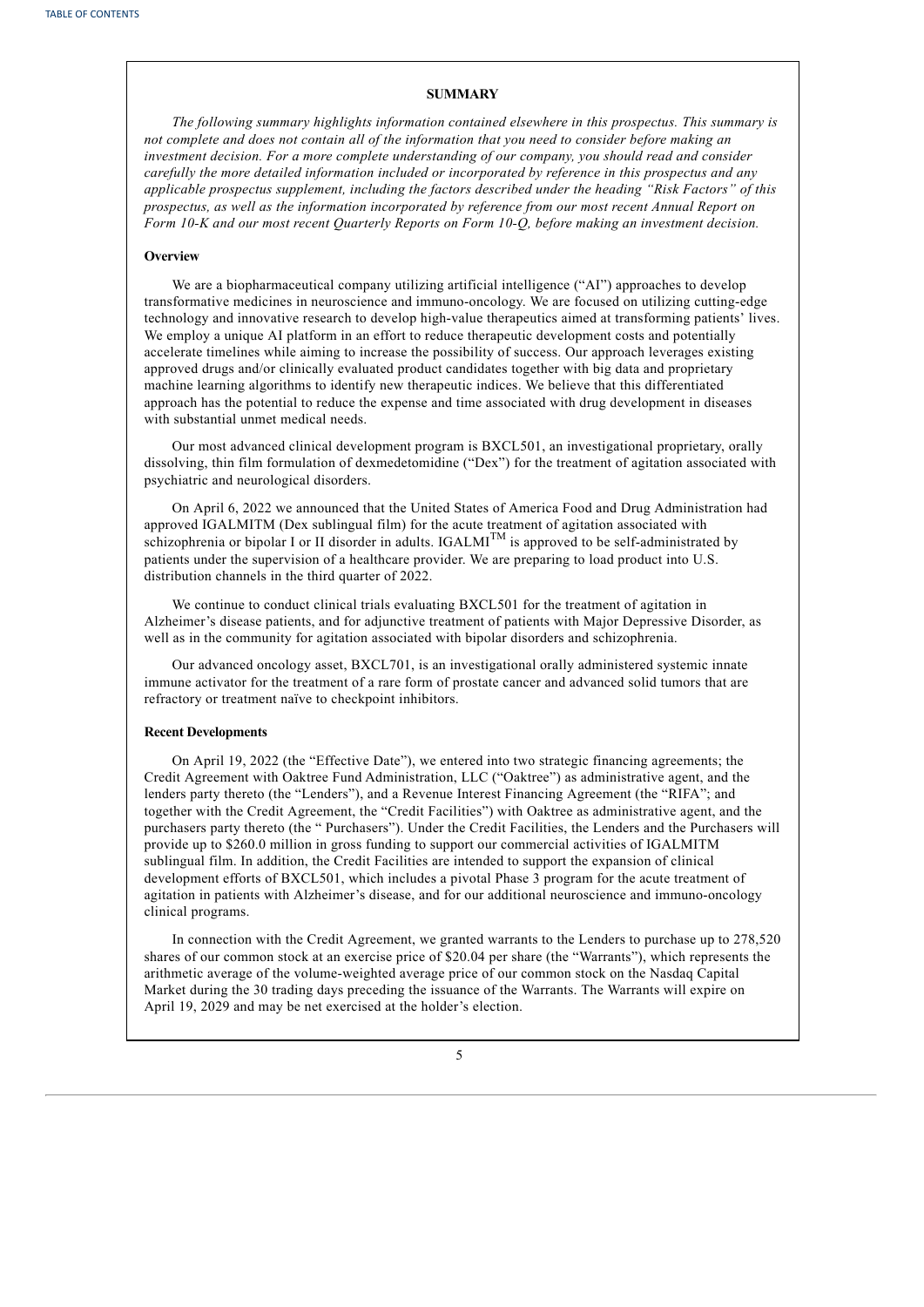In addition, pursuant to the Credit Agreement, the Lenders have the right to purchase shares of common stock after the Effective Date, for a purchase price of \$5.0 million at a price per share equal to a 10% premium to the volume weighted average price of the common stock over the 30 trading days prior to the Lenders' election to proceed with such equity investment.

## **Our Corporate Information**

Our principal executive offices are located at 555 Long Wharf Drive, New Haven, Connecticut 06511, and our telephone number is (475) 238-6837. Our website address is www.bioxceltherapeutics.com. The information contained in, or accessible through, our website does not constitute a part of this prospectus.

## **Emerging Growth Company Status**

We qualify as an emerging growth company as defined in the Jumpstart Our Business Startups Act, or the JOBS Act, enacted in 2012. As an emerging growth company, we may take advantage of reduced reporting requirements that are otherwise applicable to public companies. These provisions include, but are not limited to:

- not being required to comply with the auditor attestation requirements of Section 404 of the Sarbanes-Oxley Act of 2002, as amended;
- reduced disclosure obligations regarding our executive compensation; and
- exemptions from the requirements of holding a nonbinding advisory vote on executive compensation and shareholder approval of any golden parachute payments not previously approved.

We may take advantage of these provisions until December 31, 2023. However, if certain events occur prior to such date, including if we are deemed a "large accelerated filer" under the Exchange Act, our annual gross revenues exceed \$1.07 billion or we issue more than \$1.0 billion of non-convertible debt in any three-year period, we may cease to be an emerging growth company prior to such date.

<span id="page-8-0"></span>The JOBS Act provides that an emerging growth company can take advantage of an extended transition period for complying with new or revised accounting standards. We have irrevocably elected not to avail ourselves of this exemption and, therefore, we will be subject to the same new or revised accounting standards as other public companies that are not emerging growth companies. Accordingly, the information contained or incorporated by reference herein may be different than the information you receive from other public companies in which you hold stock.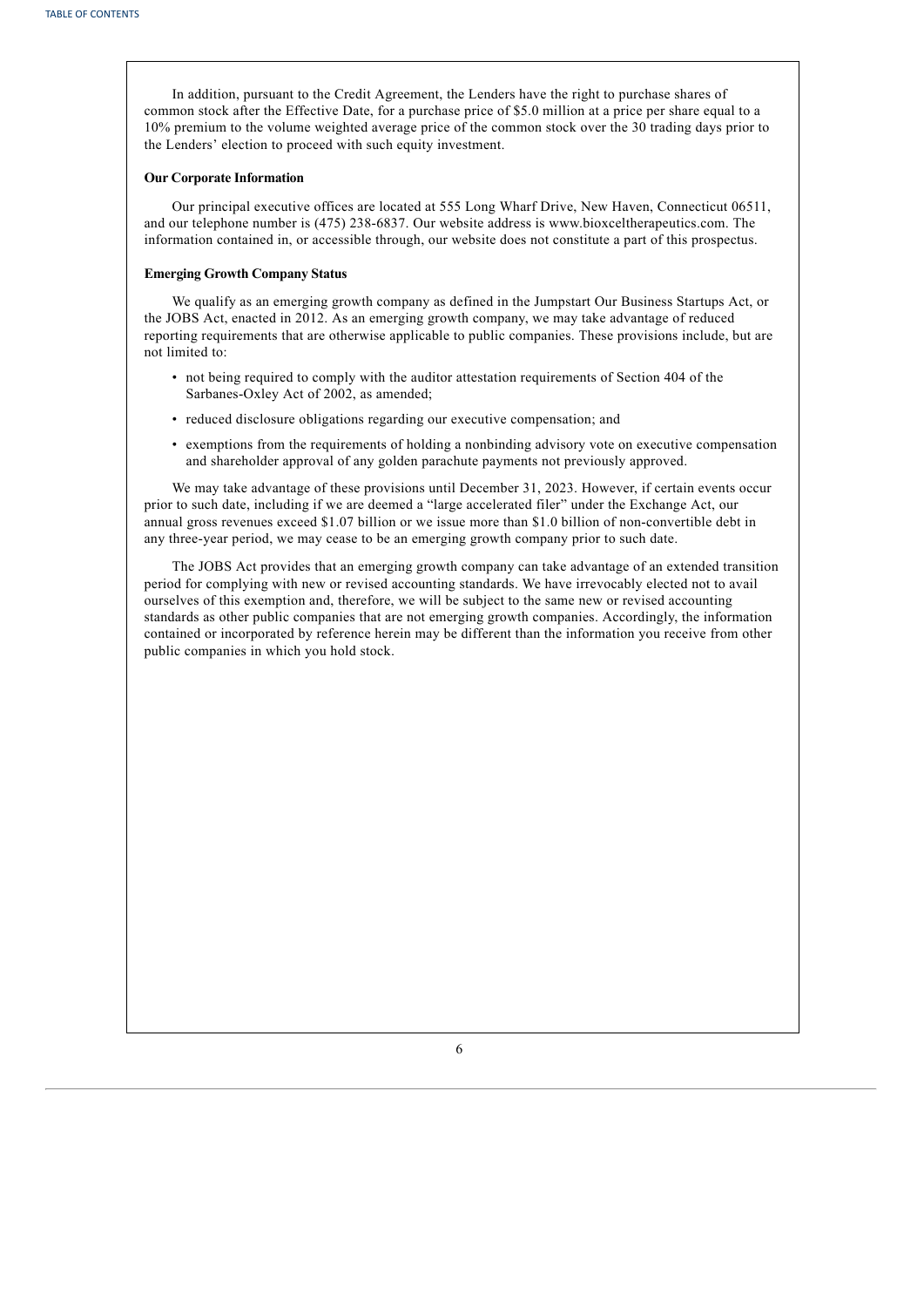<span id="page-9-0"></span>

|                              | <b>THE OFFERING</b>                                                                                                                                                                                                                                                                                                                  |
|------------------------------|--------------------------------------------------------------------------------------------------------------------------------------------------------------------------------------------------------------------------------------------------------------------------------------------------------------------------------------|
| <b>Securities</b>            | 278,520 shares of our common stock, issuable upon the<br>exercise of the Warrants granted in connection with the Credit<br>Agreement.                                                                                                                                                                                                |
| Terms of the offering        | The selling stockholders will each determine when and how<br>they will sell the Securities offered in this prospectus, as<br>described in the "Plan of Distribution."                                                                                                                                                                |
| Terms of the Warrants        | Each Warrant entitles the holder to purchase one share of<br>common stock, subject to any adjustments, at an exercise price<br>of \$20.04 per share. The Warrants will expire on April 19,<br>2029 and may be net exercised at the holder's election.                                                                                |
| Use of proceeds              | We will not receive any proceeds from the sale of the<br>Securities by the selling stockholders in this offering. See<br>"Use of Proceeds."                                                                                                                                                                                          |
| Risk factors                 | See the section under the heading "Risk Factors" in this<br>prospectus and the other information included in, or<br>incorporated by reference into, this prospectus or any<br>prospectus supplement for a discussion of certain factors you<br>should carefully consider before deciding to invest in shares of<br>our common stock. |
| Nasdaq Capital Market symbol | <b>BTAI</b>                                                                                                                                                                                                                                                                                                                          |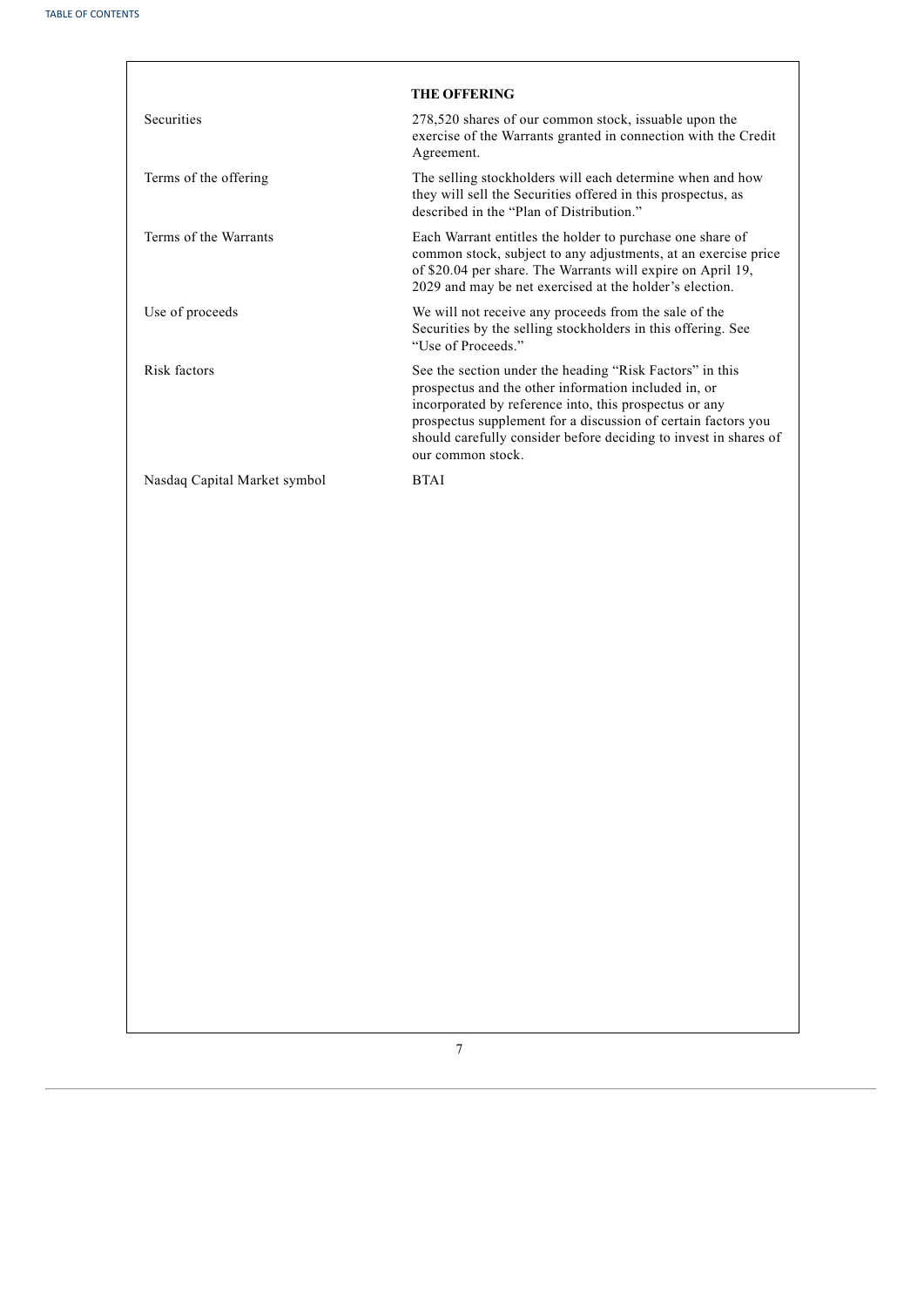## **RISK FACTORS**

<span id="page-10-0"></span>Investment in the Securities offered pursuant to this prospectus and any applicable prospectus supplement involves risks. You should carefully consider the risk factors incorporated by reference to our most recent Annual Report on Form 10-K, our most recent Quarterly Report on Form 10-Q, and our recently filed Current Reports on Form 8-K, as well as any subsequent Annual Report on Form 10-K, Quarterly Reports on Form 10-Q or Current Reports on Form 8-K we file after the date of this prospectus, and all other information contained or incorporated by reference into this prospectus, as updated by our subsequent filings under the Exchange Act, and the risk factors and other information contained in the applicable prospectus supplement and any applicable free writing prospectus before acquiring any of such securities. The occurrence of any of these risks might cause you to lose all or part of your investment in the offered securities.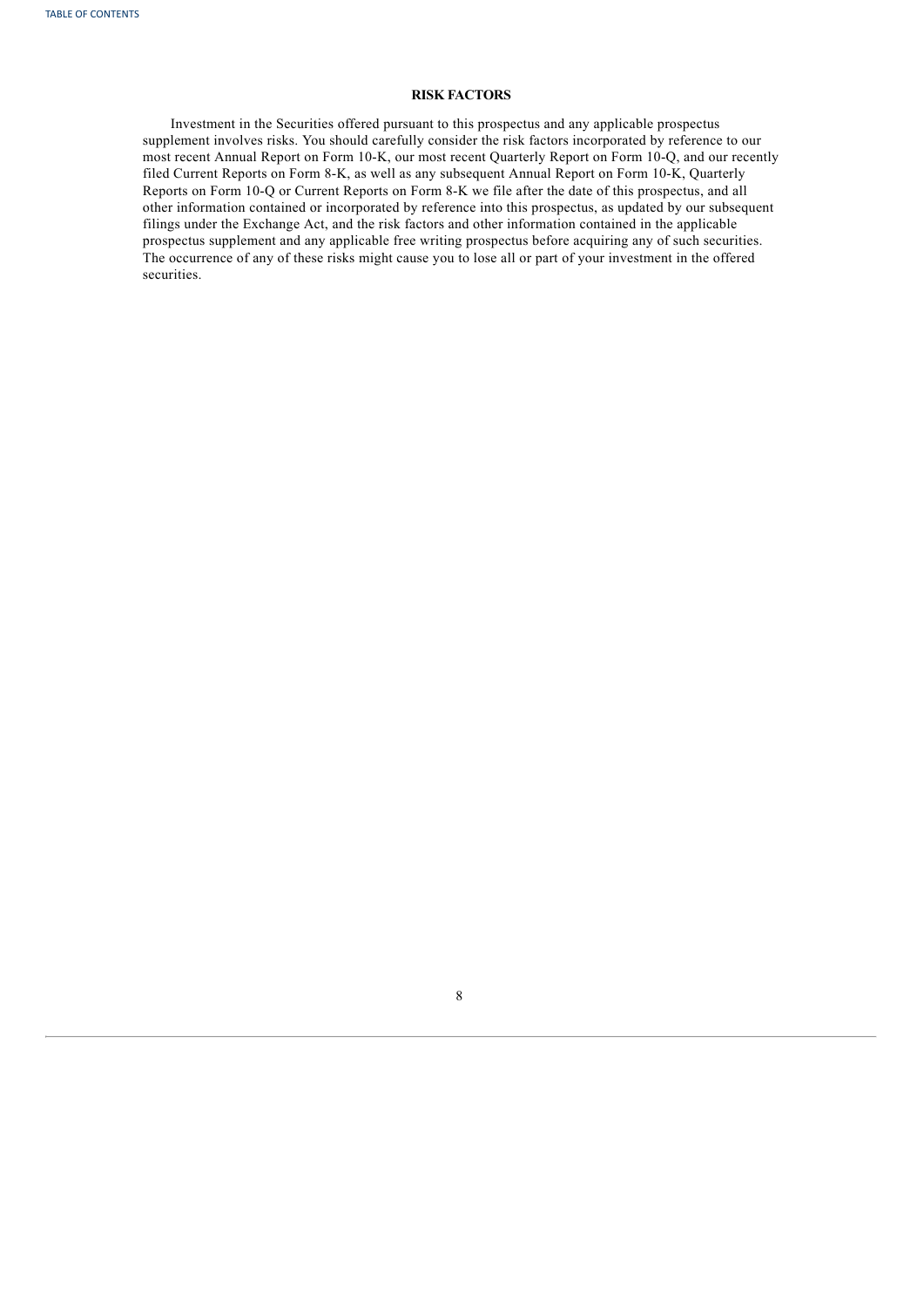## **USE OF PROCEEDS**

<span id="page-11-0"></span>We will not receive any proceeds from the sale of the Securities covered by this prospectus and any accompanying prospectus supplement. All proceeds from the sale of the Securities will be for the respective accounts of the selling stockholders named herein. We will bear all other costs, fees and expenses incurred in effecting the registration of the Securities covered by this prospectus and any accompanying prospectus supplement, including, without limitation, all registration and filing fees, Nasdaq listing fees and fees and expenses of our counsel and our accountants, in accordance with the terms of the Registration Rights Agreement entered into by and among the Company and the selling stockholders in connection with the Credit Agreement on April 19, 2022. Each selling stockholder will each pay any discounts, commissions, and fees of underwriters, selling brokers, dealer managers or similar securities industry professionals incurred by such selling stockholder in disposing of the Securities covered by this prospectus.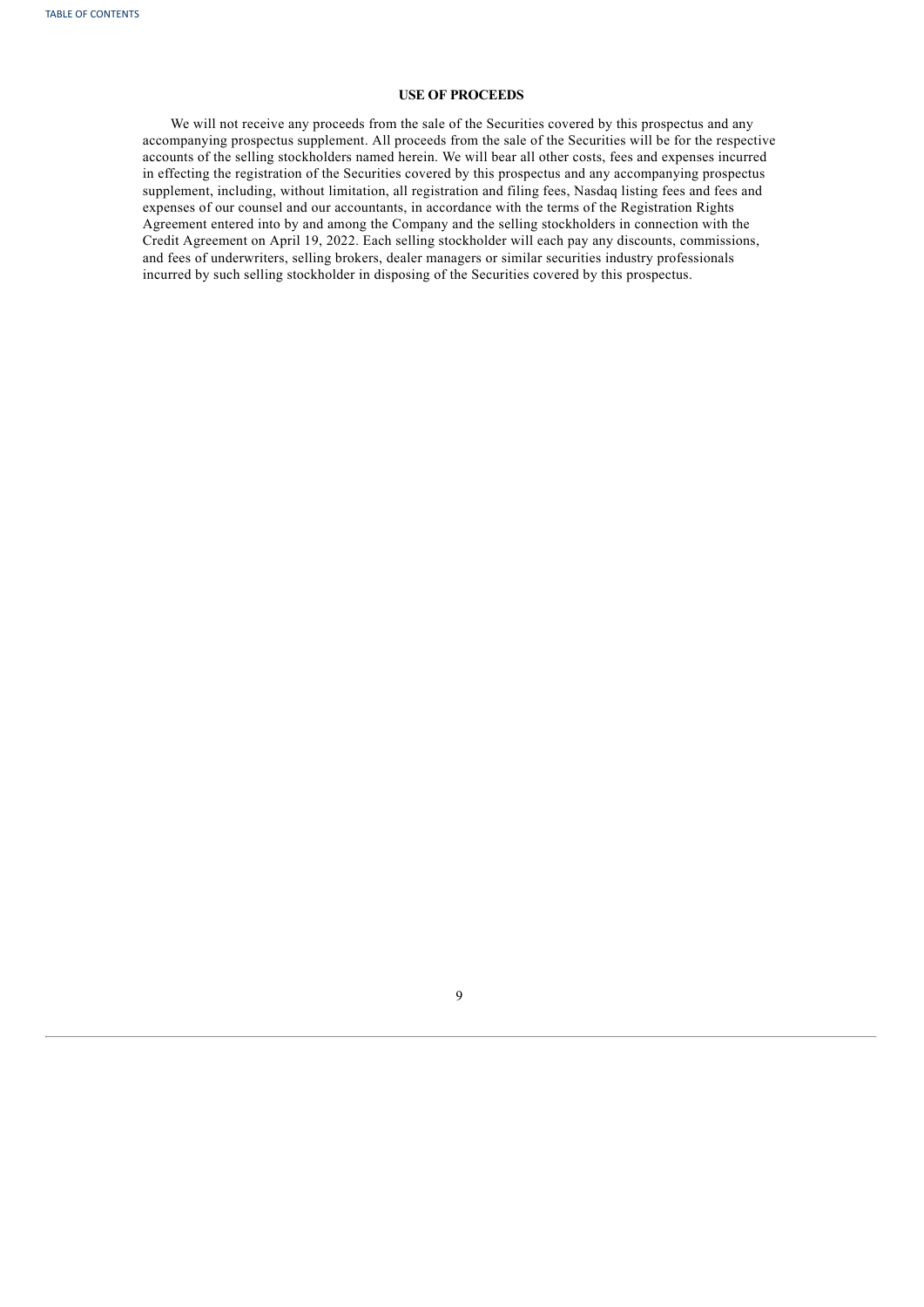## **SELLING STOCKHOLDERS**

We have prepared this prospectus to allow the selling stockholders or their pledgees, donees, transferees or other successors in interest, to sell or otherwise dispose of, from time to time, up to 278,520 shares of our common stock issuable pursuant to the Warrants.

We are registering the above-referenced Securities to permit the selling stockholders and their donees, pledgees, transferees or other successors in interest that receive Securities after the date of this prospectus to resell or otherwise dispose of the Securities in the manner contemplated under "Plan of Distribution" below.

In connection with certain registration rights that we granted to the selling stockholders pursuant to the Registration Rights Agreement, we filed with the SEC a registration statement on Form S-3, of which this prospectus forms a part, with respect to the resale or other disposition of the Securities offered by this prospectus from time to time on Nasdaq, in privately negotiated transactions or otherwise.

The following table sets forth the names of each of the selling stockholders and the aggregate number of Securities that the selling stockholders may offer and sell pursuant to this prospectus, as well as other information regarding the beneficial ownership (as determined under Section 13(d) of the Exchange Act and the rules and regulations thereunder) of the shares of common stock of the Company held by the selling stockholder.

The selling stockholders may sell some, all or none of the Securities. We do not know how long the selling stockholders will hold the Securities before selling them, and we currently have no agreements, arrangements or understandings with any selling stockholder regarding the sale or other disposition of any of the Securities. The Securities may be offered and sold from time to time by the selling stockholders pursuant to this prospectus. The information below assumes the offer and sale of all Securities beneficially owned by the selling stockholders and available for sale under this prospectus and assumes no further acquisitions or dispositions of Securities by the selling stockholders. The information set forth below is based upon information obtained from the selling stockholders and upon information in our possession regarding the original issuance of the Warrants. The percentages of shares owned after the offering are based on 27,985,145 shares of common stock outstanding as of May 5, 2022.

|                                                        | <b>SHARES</b><br><b>BENEFICIALLY</b>                 | <b>SHARES</b>                                 | <b>SHARES BENEFICIALLY</b><br><b>OWNED AFTER THE</b><br><b>OFFERING</b> |                   |  |  |
|--------------------------------------------------------|------------------------------------------------------|-----------------------------------------------|-------------------------------------------------------------------------|-------------------|--|--|
| <b>SELLING STOCKHOLDER</b>                             | <b>OWNED PRIOR TO</b><br>THE OFFERING <sup>(3)</sup> | <b>BEING OFFERED</b><br>HEREBY <sup>(3)</sup> | <b>NUMBER OF</b><br><b>SHARES</b>                                       | <b>PERCENTAGE</b> |  |  |
| Oaktree-TCDRS Strategic Credit,<br>$LLC^{(1)}$         | 2,873                                                | 2,873                                         |                                                                         |                   |  |  |
| Oaktree-Forrest Multi-Strategy,<br>$LLC^{(1)}$         | 2,318                                                | 2,318                                         |                                                                         |                   |  |  |
| Oaktree-TBMR Strategic Credit<br>Fund C, $LLC^{(1)}$   | 1,398                                                | 1,398                                         |                                                                         |                   |  |  |
| Oaktree-TBMR Strategic Credit<br>Fund F, $LLC^{(1)}$   | 2,190                                                | 2,190                                         |                                                                         |                   |  |  |
| Oaktree-TBMR Strategic Credit<br>Fund G, $LLC^{(1)}$   | 3,576                                                | 3,576                                         |                                                                         |                   |  |  |
| Oaktree-TSE 16 Strategic Credit,<br>$LLC^{(1)}$        | 3,592                                                | 3,592                                         |                                                                         |                   |  |  |
| <b>INPRS Strategic Credit Holdings,</b><br>$LLC^{(1)}$ | 1,096                                                | 1,096                                         |                                                                         |                   |  |  |
| Oaktree Strategic Income II, Inc. <sup>(1)</sup>       | 4,954                                                | 4,954                                         |                                                                         |                   |  |  |
| Oaktree Specialty Lending<br>Corporation $(1)$         | 21,177                                               | 21,177                                        |                                                                         |                   |  |  |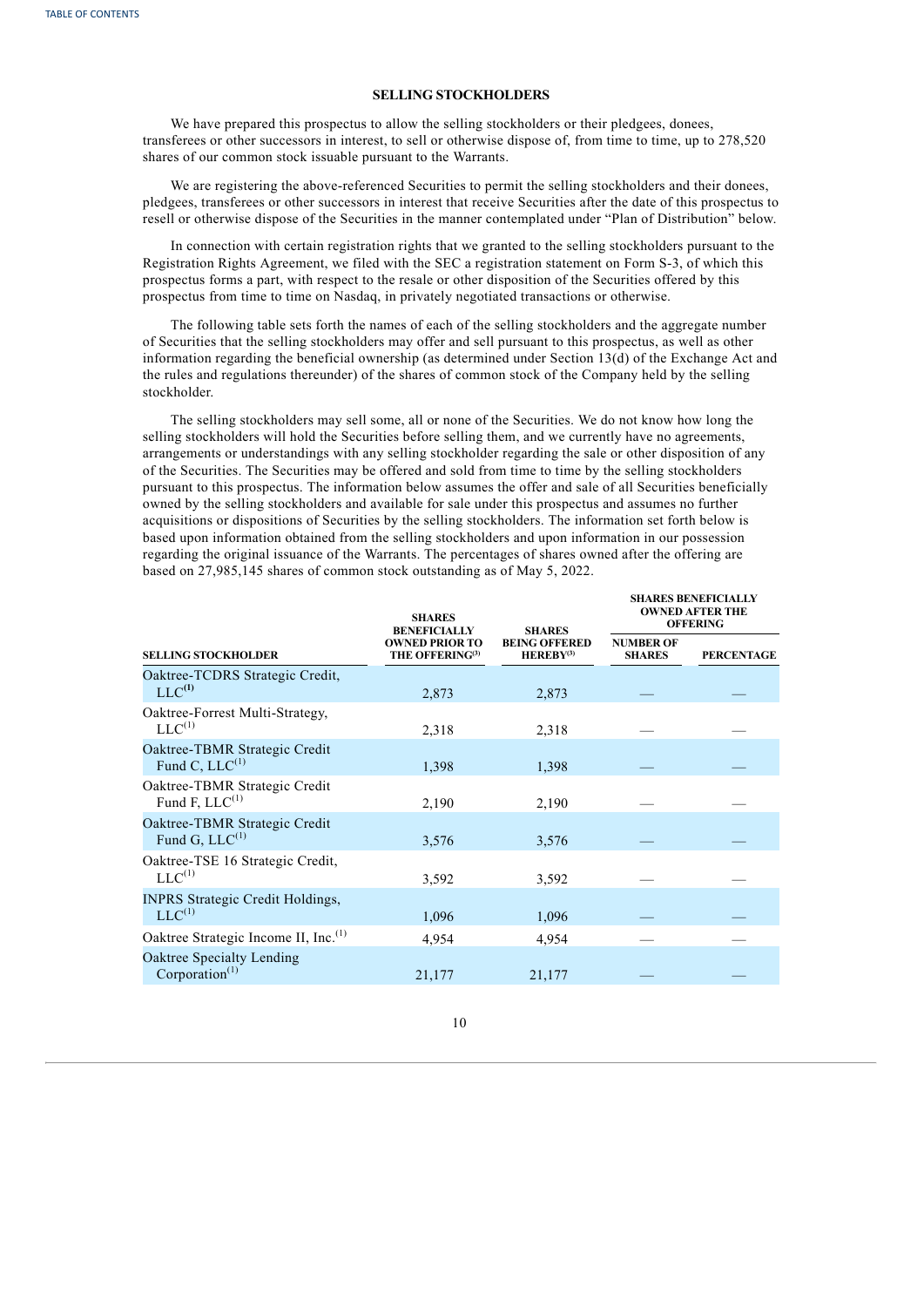|                                                                  | <b>SHARES</b><br><b>BENEFICIALLY</b>                 | <b>SHARES</b>                          | <b>SHARES BENEFICIALLY</b><br><b>OWNED AFTER THE</b><br><b>OFFERING</b> |                   |  |  |
|------------------------------------------------------------------|------------------------------------------------------|----------------------------------------|-------------------------------------------------------------------------|-------------------|--|--|
| <b>SELLING STOCKHOLDER</b>                                       | <b>OWNED PRIOR TO</b><br>THE OFFERING <sup>(3)</sup> | <b>BEING OFFERED</b><br>$HEREBY^{(3)}$ | <b>NUMBER OF</b><br><b>SHARES</b>                                       | <b>PERCENTAGE</b> |  |  |
| Oaktree Strategic Credit Fund <sup>(1)</sup>                     | 12,453                                               | 12,453                                 |                                                                         |                   |  |  |
| Oaktree GCP Fund Delaware<br>Holdings, L.P. $(1)$                | 1,593                                                | 1,593                                  |                                                                         |                   |  |  |
| Oaktree Diversified Income<br>Fund Inc. $(1)$                    | 3,487                                                | 3,487                                  |                                                                         |                   |  |  |
| Oaktree AZ Strategic Lending Fund,<br>$L$ $P$ <sup>(1)</sup>     | 20,437                                               | 20,437                                 |                                                                         |                   |  |  |
| Oaktree Loan Acquisition Fund,<br>L.P <sup>(1)</sup>             | 41,511                                               | 41,511                                 |                                                                         |                   |  |  |
| Oaktree LSL Fund Delaware<br>Holdings EURRC, L.P. <sup>(1)</sup> | 16,605                                               | 16,605                                 |                                                                         |                   |  |  |
| Q Boost Holding $LLC^{(2)}$                                      | 139,260                                              | 139,260                                |                                                                         |                   |  |  |
|                                                                  |                                                      |                                        |                                                                         |                   |  |  |

(1) The principal business address and address for notice of the selling stockholder is 333 S. Grand Avenue, 28th Fl., Los Angeles, California, 90071.

(2) The principal business address and address for notice of the selling stockholder is c/o Qatar Investment Authority, Ooredoo Tower (Building 14), Al Dafna Street (Street 801), Al Dafna (Zone 61), Doha, Qatar.

(3) Consists solely of shares of common stock issuable upon exercise of the Warrants.

## **Relationship with the Selling Stockholders**

On April 19, 2022, in addition to entering into the Credit Facilities with the selling stockholders, we also entered into a registration rights agreement (the "Registration Rights Agreement") and the Warrants.

### *Registration Rights Agreement*

Pursuant to the Registration Rights Agreement, we agreed to prepare and file with the SEC a registration statement on Form S-3 for the resale of the shares issuable upon the exercise of the warrants granted to the selling stockholders and, subject to certain exceptions, use reasonable best efforts to keep the registration statement of which this prospectus forms a part effective under the Securities Act until the earlier of (i) such time as all of the securities registered for resale hereunder have been disposed of pursuant to and in accordance with the registration statement; (ii) such time as all of the securities registered for resale hereunder have been sold in accordance with Rule 144 under the Securities Act; (iii) the date on which the shares of common stock registered for resale hereunder become eligible for resale without restriction or limitation pursuant to Rule 144 and without the requirement for the Company to be in compliance with Rule 144; (iv) October 19, 2024; and (v) the date our company undergoes a "Change of Control" (as defined in the Registration Rights Agreement)

We have also agreed, among other things, to indemnify the selling stockholders, their officers, directors, members, employees and agents, successors and assigns, and each other person, if any, who controls such selling stockholders from certain liabilities and to pay all reasonable fees and expenses (except legal fees of more than one counsel to the selling stockholders and excluding discounts, commissions and fees of underwriters, selling brokers, dealer managers or similar securities industry professionals) incurred by us in connection with the registration of the ordinary shares held by the selling stockholders.

## *Warrants*

<span id="page-13-0"></span>The Warrants are exercisable at any time until April 19, 2029 and entitle the selling stockholders to purchase an aggregate of 278,520 shares of our common stock at an exercise price per share of \$20.04 per share, subject to certain adjustments.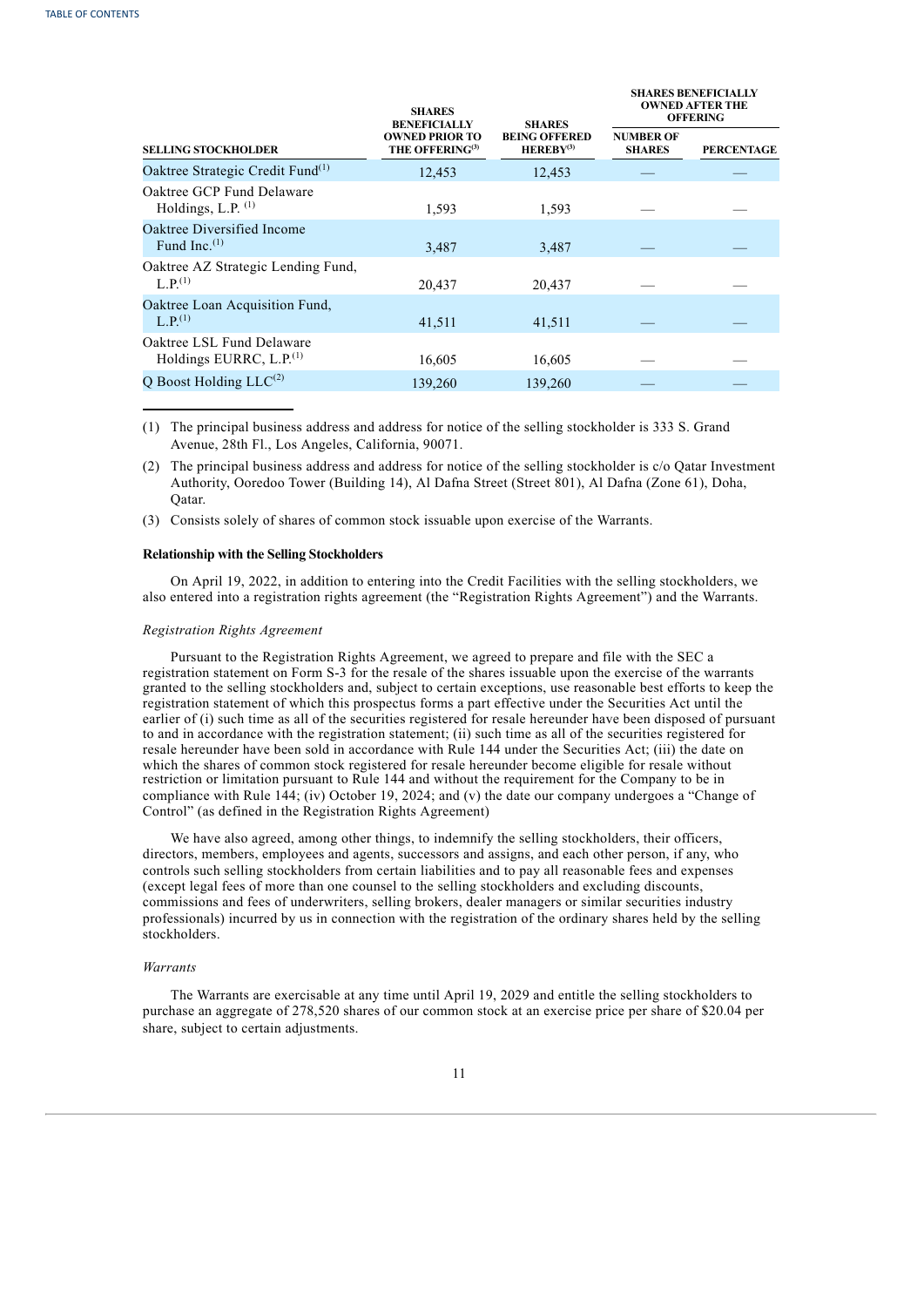## **DESCRIPTION OF CAPITAL STOCK**

The following description of our capital stock is not complete and may not contain all the information you should consider before investing in our capital stock. This description is summarized from, and qualified in its entirety by reference to, our first amendment to our amended and restated certificate of incorporation, which has been publicly filed with the SEC. See "Where You Can Find More Information; Incorporation by Reference."

Our authorized capital stock consists of:

- 100,000,000 shares of common stock, \$0.001 par value; and
- 10,000,000 shares of preferred stock, \$0.001 par value.

## **Common Stock**

We are authorized to issue up to a total of 100,000,000 shares of common stock, par value \$0.001 per share. Holders of our common stock are entitled to one vote for each share held on all matters submitted to a vote of our stockholders. Holders of our common stock have no cumulative voting rights. Further, holders of our common stock have no preemptive or conversion rights or other subscription rights.

Upon our liquidation, dissolution or winding-up, holders of our common stock are entitled to share in all assets remaining after payment of all liabilities and the liquidation preferences of any of our outstanding shares of preferred stock. Subject to preferences that may be applicable to any outstanding shares of preferred stock, holders of our common stock are entitled to receive dividends, if any, as may be declared from time to time by our board of directors out of our assets which are legally available. Such dividends, if any, are payable in cash, in property or in shares of capital stock.

The holders of one-third of the voting power of our issued and outstanding capital stock, represented in person or by proxy, are necessary to constitute a quorum for the transaction of business at any meeting. If a quorum is present, an action by stockholders entitled to vote on a matter is approved if the number of votes cast in favor of the action exceeds the number of votes cast in opposition to the action unless a different vote is required by law, the charter, the by-laws or, with respect to a class or series of preferred stock, the terms of any resolution or resolutions adopted by the board of directors. Pursuant to our charter, the election of directors requires a plurality of the votes cast by the stockholders present in person or represented by proxy at the meeting and entitled to vote thereon.

## **Transfer Agent**

The Transfer Agent and Registrar for our common stock is American Stock Transfer and Trust Company.

#### **Dividend**

We have never paid or declared any cash dividends on our common stock, and we do not anticipate paying any cash dividends on our common stock in the foreseeable future. We intend to retain all available funds and any future earnings to fund the development and expansion of our business. Any future determination to pay dividends will be at the discretion of our board of directors and will depend upon a number of factors, including our results of operations, financial condition, future prospects, contractual restrictions, restrictions imposed by applicable law and other factors that our board of directors deems relevant.

#### **Preferred Stock**

Our board of directors has the authority, without further action by the stockholders, to issue up to 10,000,000 shares of preferred stock in one or more series and to fix the designations, powers, preferences, privileges, and relative participating, optional, or special rights as well as the qualifications, limitations, or restrictions of the preferred stock, including dividend rights, conversion rights, voting rights, terms of redemption, and liquidation preferences, any or all of which may be greater than the rights of the common stock. Our board of directors, without stockholder approval, can issue convertible preferred stock with voting,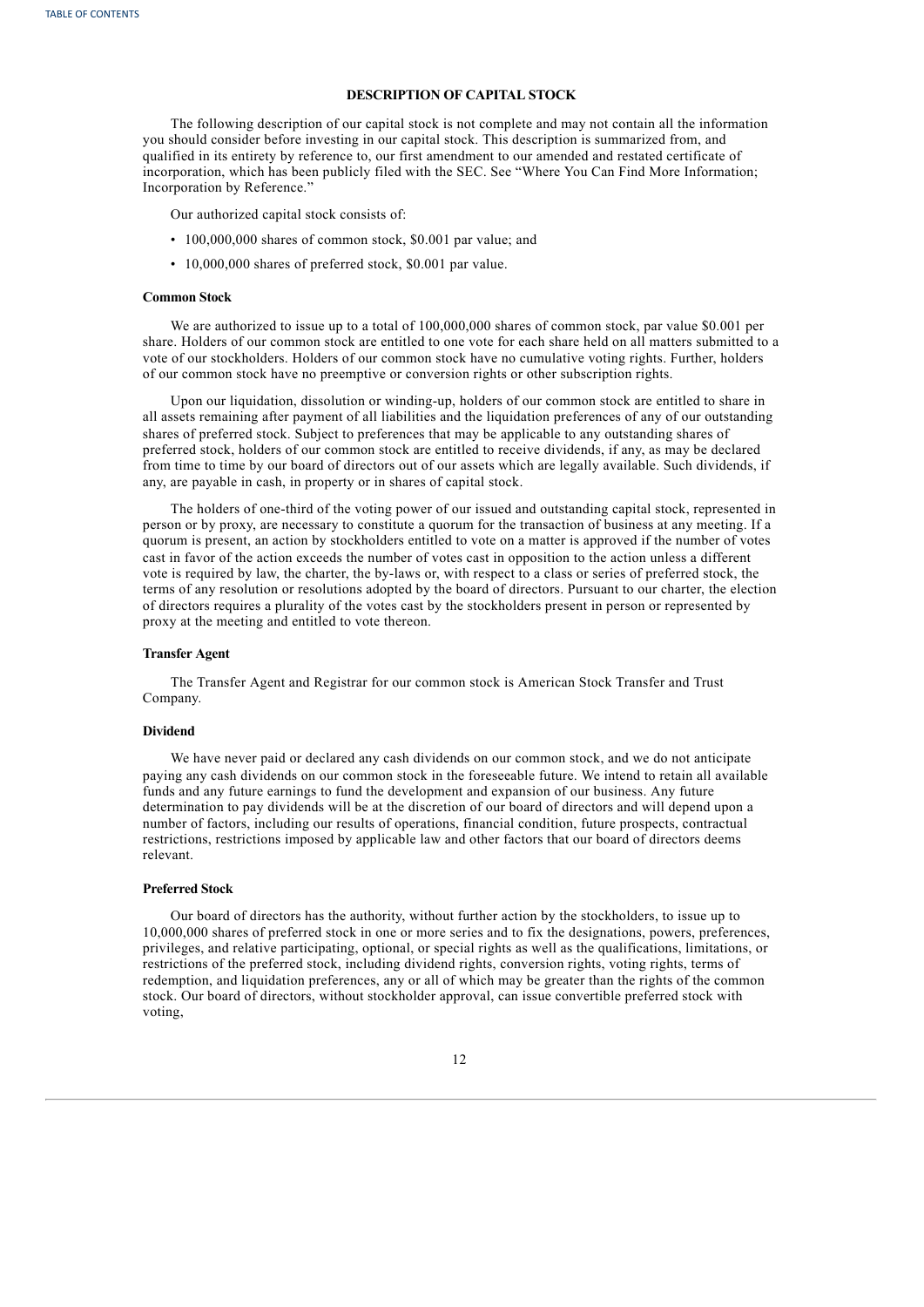conversion, or other rights that could adversely affect the voting power and other rights of the holders of common stock. Preferred stock could be issued quickly with terms calculated to delay or prevent a change of control or make removal of management more difficult. Additionally, the issuance of preferred stock may have the effect of decreasing the market price of our common stock, and may adversely affect the voting and other rights of the holders of common stock.

## **Anti-Takeover Effects of Certain Provisions of our Charter and Bylaws and the DGCL**

#### *Delaware Law*

We are governed by the provisions of Section 203 of the Delaware General Corporation Law. In general, Section 203 prohibits a publicly traded Delaware corporation from engaging in a business combination with an interested stockholder for a period of three years after the date of the transaction in which the person became an interested stockholder, unless the business combination is approved in a prescribed manner. A business combination includes mergers, asset sales or other transactions resulting in a financial benefit to the stockholder. An interested stockholder is a person who, together with affiliates and associates, owns (or within three years, did own) 15% or more of the corporation's voting stock, subject to certain exceptions. The statute could have the effect of delaying, deferring or preventing a change in control of our Company.

#### *Classified Board of Directors*

Our charter provides that our Board is divided into three classes, with the classes as nearly equal in number as possible and each class serving three-year staggered terms. Directors may only be removed from our board of directors for cause and only by the affirmative vote of holders of a majority of the voting power of all then-outstanding shares of capital stock of the Company entitled to vote generally in the election of directors, voting together as a single class. These provisions may have the effect of deferring, delaying or discouraging hostile takeovers, or changes in control of us or our management.

## *Board of Directors Vacancies*

Our charter and bylaws authorize only our board of directors to fill vacant directorships. In addition, the number of directors constituting our board of directors may be set only by resolution of the majority of the incumbent directors.

#### *Stockholder Action; Special Meeting of Stockholders*

Our charter and bylaws provide that our stockholders may not take action by written consent. Our charter and bylaws further provide that special meetings of our stockholders may be called by a majority of the board of directors, the Chief Executive Officer, or the Chairman of the board of directors.

#### *Advance Notice Requirements for Stockholder Proposals and Director Nominations*

Our bylaws provide that stockholders seeking to bring business before our annual meeting of stockholders, including to nominate candidates for election as directors at our annual meeting of stockholders, must provide timely notice of their intent in writing. To be timely, a stockholder's notice must be delivered to the Secretary at our principal executive offices not later than the close of business on the 90th day nor earlier than the close of business on the 120th day prior to the first anniversary of the preceding year's annual meeting; provided, however, that in the event the date of the annual meeting is more than 30 days before or more than 60 days after such anniversary date, or if no annual meeting was held in the preceding year, notice by the stockholder to be timely must be so delivered not earlier than the close of business on the 120th day prior to such annual meeting and not later than the close of business on the later of the 90th day prior to such annual meeting or the 10th day following the day on which a public announcement of the date of such meeting is first made by us. These provisions may preclude our stockholders from bringing matters before our annual meeting of stockholders or from making nominations for directors at our annual meeting of stockholders.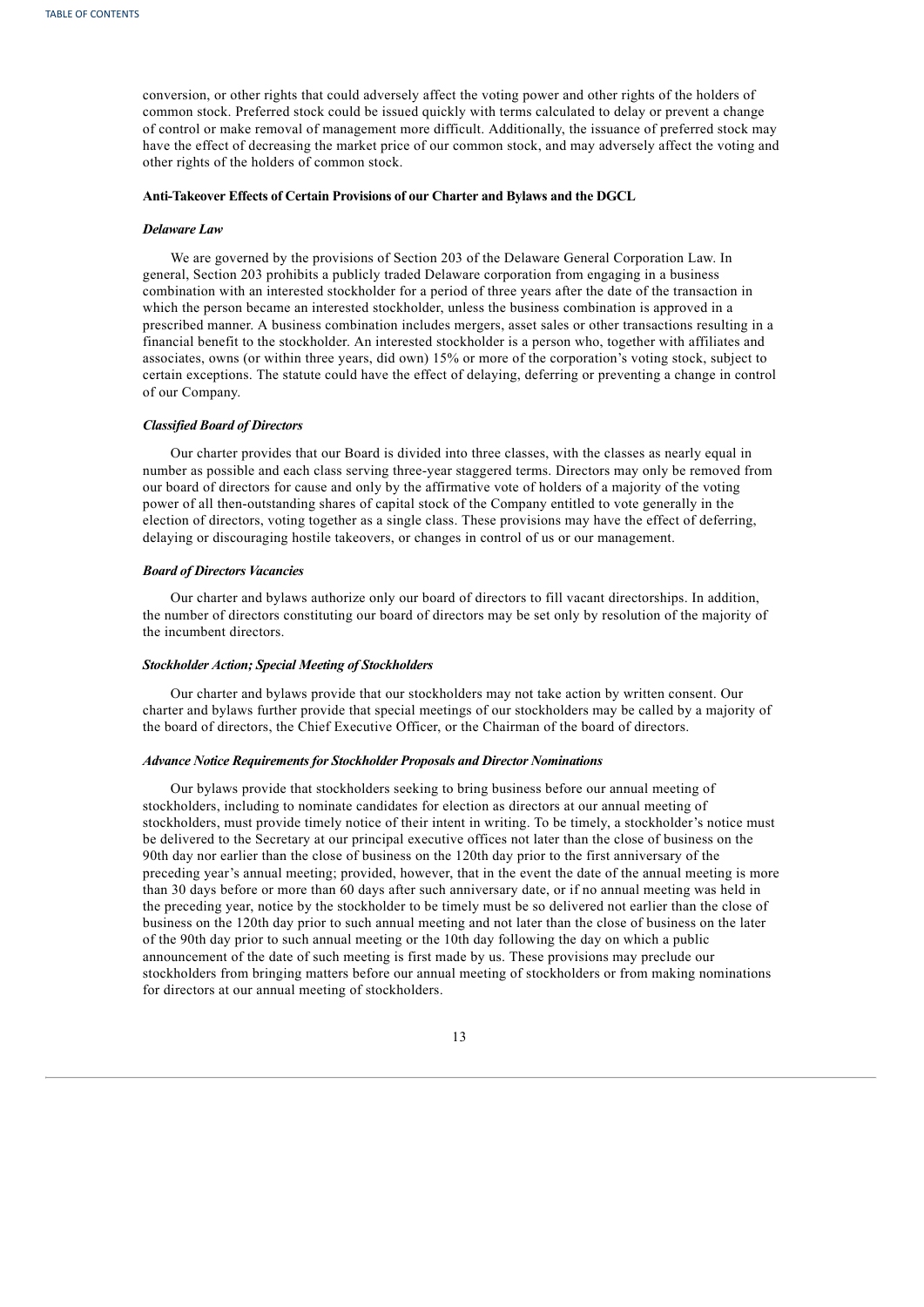## *Authorized but Unissued Shares*

<span id="page-16-0"></span>Our authorized but unissued shares of common stock and preferred stock are available for future issuance without stockholder approval and may be utilized for a variety of corporate purposes, including future public offerings to raise additional capital, corporate acquisitions and employee benefit plans. The existence of authorized but unissued and unreserved common stock and preferred stock could render more difficult or discourage an attempt to obtain control of us by means of a proxy contest, tender offer, merger or otherwise.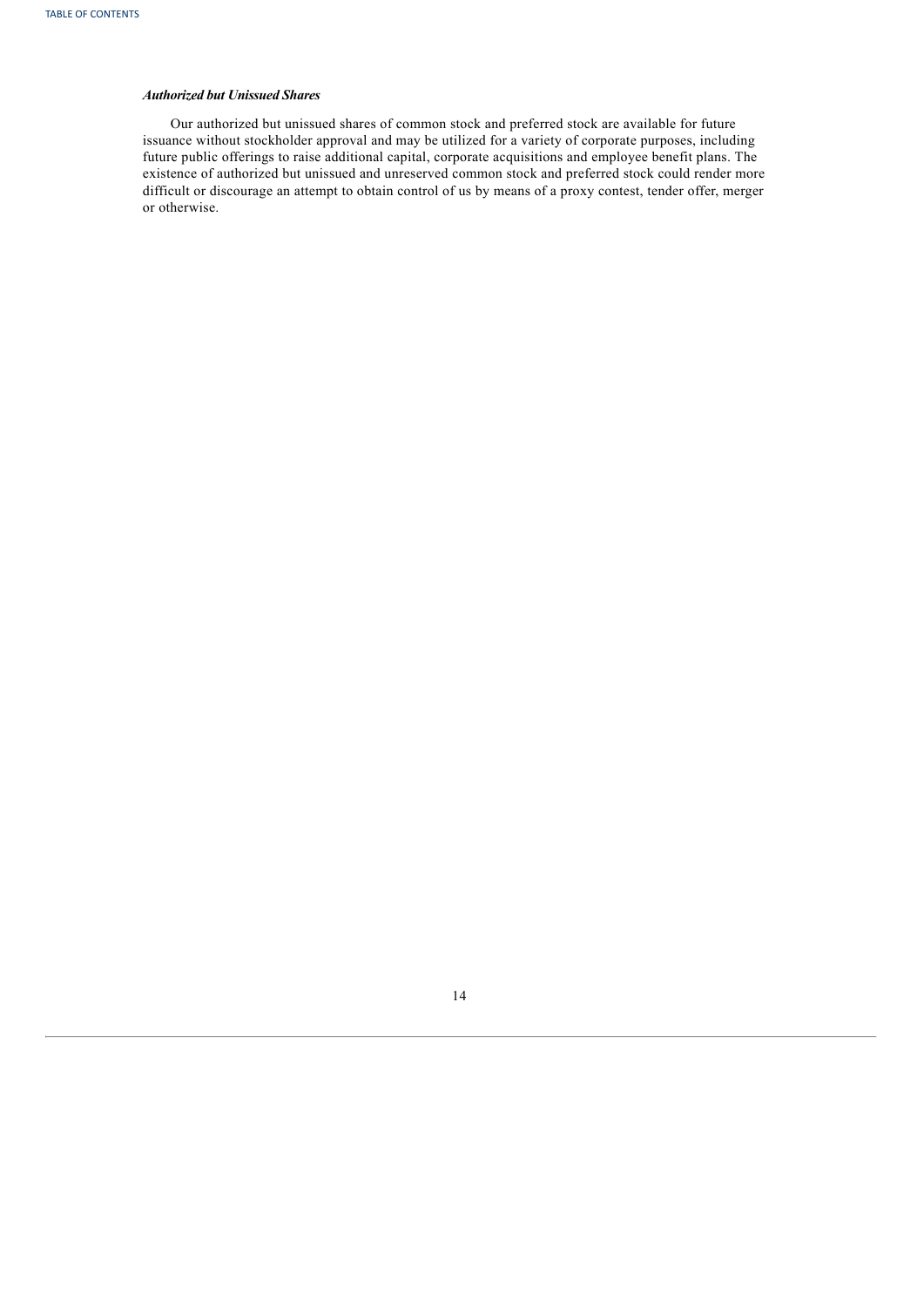## **PLAN OF DISTRIBUTION**

The selling stockholders, including their pledgees, donees, transferees, distributees, beneficiaries or other successors in interest, may from time to time offer some or all of the Securities by this prospectus. We will not receive any of the proceeds from the sale of the Securities covered by this prospectus by the selling stockholders. The selling stockholders will act independently of us in making decisions with respect to the timing, manner and size of each sale. We will bear all fees and expenses incident to our obligation to register the Securities covered by this prospectus.

The selling stockholders may each sell all or a portion of the Securities beneficially owned by it and offered hereby from time to time directly or through one or more underwriters, broker-dealers or agents. If the Securities are sold through underwriters or broker-dealers, the selling stockholders will each be responsible for underwriting discounts or commissions or agent's commissions in connection with the Securities held by such selling stockholders. The Securities may be sold on any national securities exchange or quotation service on which the Securities may be listed or quoted at the time of sale, in the over-thecounter market or in transactions otherwise than on these exchanges or systems or in the over-the-counter market and in one or more transactions at fixed prices, at prevailing market prices at the time of the sale, at varying prices determined at the time of sale, or at privately negotiated prices. These sales may be effected in transactions, which may involve crosses or block transactions.

The selling stockholders may use any one or more of the following methods when disposing of Securities or interests therein:

- ordinary brokerage transactions and transactions in which the broker-dealer solicits purchasers;
- block trades in which the broker-dealer will attempt to sell the Securities as agent, but may position and resell a portion of the
- block as principal to facilitate the transaction
- purchases by a broker-dealer as principal and resale by the broker-dealer for its account;
- an over-the-counter distribution;
- an exchange distribution in accordance with the rules of the applicable exchange;
- privately negotiated transactions;
- short sales effected after the effective date of the registration statement of which this prospectus is a part;
- through the writing or settlement of options or other hedging transactions, whether through an options exchange or otherwise
- in "at the market" offerings, as defined in Rule 415 under the Securities Act, at negotiated prices, at prices prevailing at the time of sale or prices related to such prevailing market prices, including sales made directly on a national securities exchange or sales made through a market maker other than on an exchange or other similar offerings through sales agents;
- through trading plans entered into by the selling stockholders pursuant to Rule 10b5-1 under the Exchange Act, that are in place at the time of an offering pursuant to this prospectus and any applicable prospectus supplement hereto that provide for periodic sales of their securities on the basis of parameters described in such trading plans;
- through firm-commitment underwritten public offerings;
- a combination of any such methods of sale; or
- any other method permitted pursuant to applicable law.

The selling stockholders may each, from time to time, pledge or grant a security interest in some or all of the Securities owned and, if any selling stockholder defaults in the performance of its secured obligations, the pledgees or secured parties may offer and sell the Securities, from time to time, under this prospectus, or under an amendment to this prospectus under Rule 424(b)(3) or other applicable provision of the Securities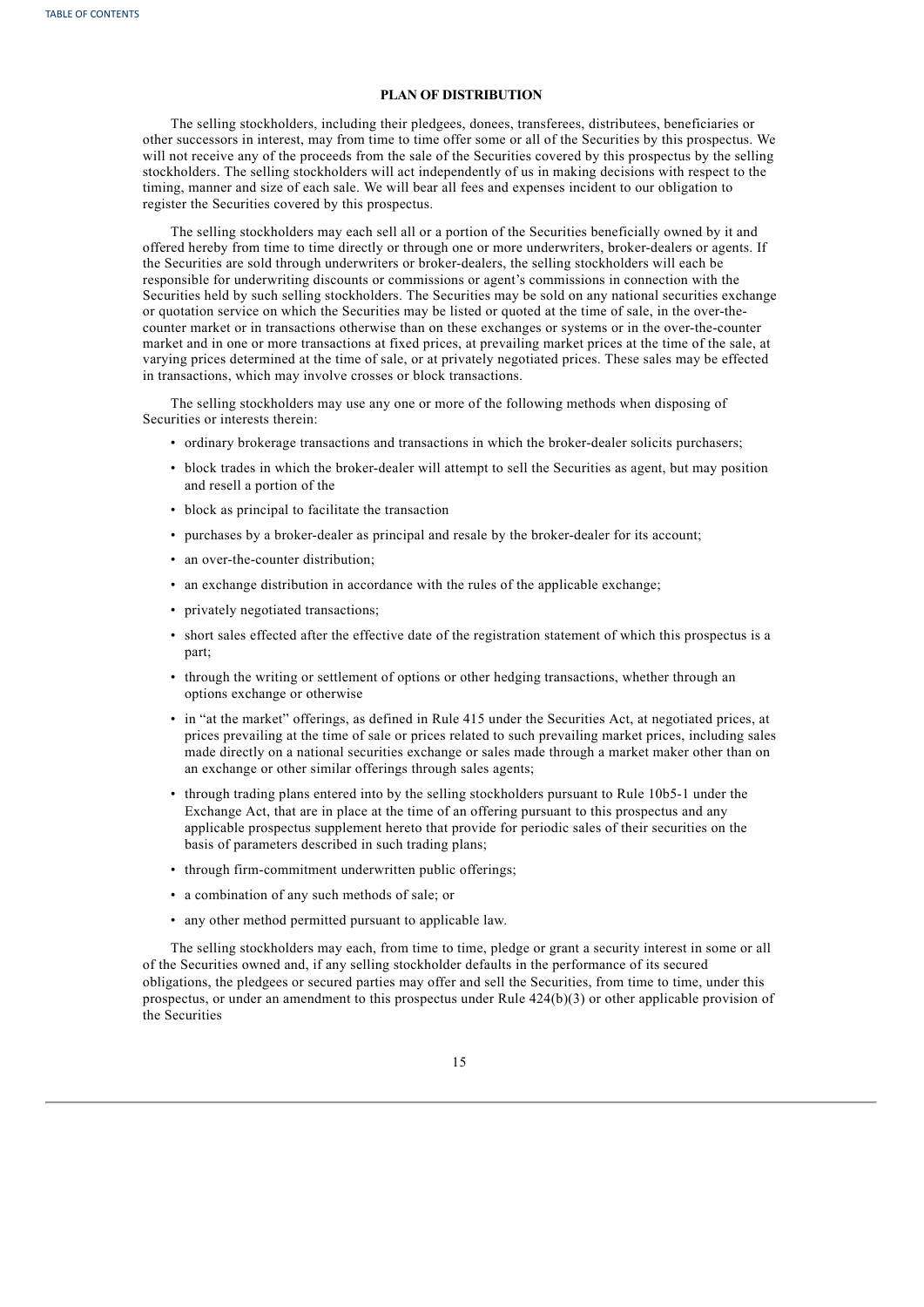Act amending the list of the selling stockholders to include the pledgee, transferee, or other successors in interest as the selling stockholders under this prospectus. The selling stockholders also may transfer the Securities in other circumstances, in which case the transferees, pledgees or other successors in interest will be the beneficial owners for purposes of this prospectus.

In connection with the sale of Securities, or interests therein, the selling stockholders may enter into hedging transactions with broker-dealers or other financial institutions, which may in turn engage in short sales of the Common Stock in the course of hedging the positions it assumes. The selling stockholders may also sell Securities short and deliver the Securities to close out any such short positions, or loan or pledge the Securities to broker-dealers that in turn may sell these Securities. The selling stockholders may also enter into option or other transactions with broker-dealers or other financial institutions or the creation of one or more derivative securities which require the delivery to such broker-dealer or other financial institution of Securities offered by this prospectus, which Securities such broker-dealer or other financial institution may resell pursuant to this prospectus (as supplemented or amended to reflect such transaction).

Broker-dealers engaged by the selling stockholders may arrange for other broker-dealers to participate in sales. If the selling stockholders effect certain transactions by selling Securities to or through underwriters, broker-dealers or agents, such underwriters, broker-dealers or agents may receive commissions in the form of discounts, concessions or commissions from such selling stockholders or commissions from purchasers of the Securities for whom they may act as agent or to whom they may sell as principal. Such commissions will be in amounts to be negotiated, but, except as set forth in a supplement to this prospectus, in the case of an agency transaction will not be in excess of a customary brokerage commission in compliance with applicable rules of the Financial Industry Regulatory Authority, or FINRA, and in the case of a principal transaction, a markup or markdown in compliance with applicable FINRA rules.

The aggregate proceeds to the selling stockholders from the sale of the Securities offered will be the purchase price of the Securities less discounts or commissions, if any. The selling stockholders reserve the right to accept and, together with their respective agents from time to time, to reject, in whole or in part, any proposed purchase of Securities to be made directly or through agents. The selling stockholders also may resell all or a portion of the Securities in open market transactions in reliance upon Rule 144 under the Securities Act, rather than under this prospectus, provided that each meets the criteria and conforms to the requirements of that rule.

The selling stockholders and any underwriters, broker-dealers or agents that participate in the sale of the Securities, or interests therein, may be deemed to be "underwriters" within the meaning of Section 2(a) (11) of the Securities Act. Any discounts, commissions, concessions or profit they earn on any resale of the Securities may be underwriting discounts and commissions under the Securities Act. The selling stockholders are subject to the prospectus delivery requirements of the Securities Act.

To the extent required pursuant to Rule 424(b) under the Securities Act, the Securities to be sold, the names of the selling stockholders, the purchase price and public offering price, the names of any agents, dealer or underwriter, and any applicable commissions or discounts with respect to a particular offer will be set forth in an accompanying prospectus supplement or, if appropriate, a post-effective amendment to the registration statement that includes this prospectus.

In order to comply with the securities laws of some states, if applicable, the Securities may be sold in these jurisdictions only through registered or licensed brokers or dealers. In addition, in some states the Securities may not be sold unless they have been registered or qualified for sale, or an exemption from registration or qualification requirements is available and the selling stockholder complies with such exemption's requirements.

The selling stockholders and any other person participating in a sale of the Securities registered under this prospectus will be subject to applicable provisions of the Exchange Act, and the rules and regulations thereunder, including, without limitation, to the extent applicable, Regulation M of the Exchange Act, which may limit the timing of purchases and sales of any of the Securities by the selling stockholders and any other participating person.

All of the foregoing may affect the marketability of the Securities and the ability of any person or entity to engage in market-making activities with respect to the Securities. In addition, we will make copies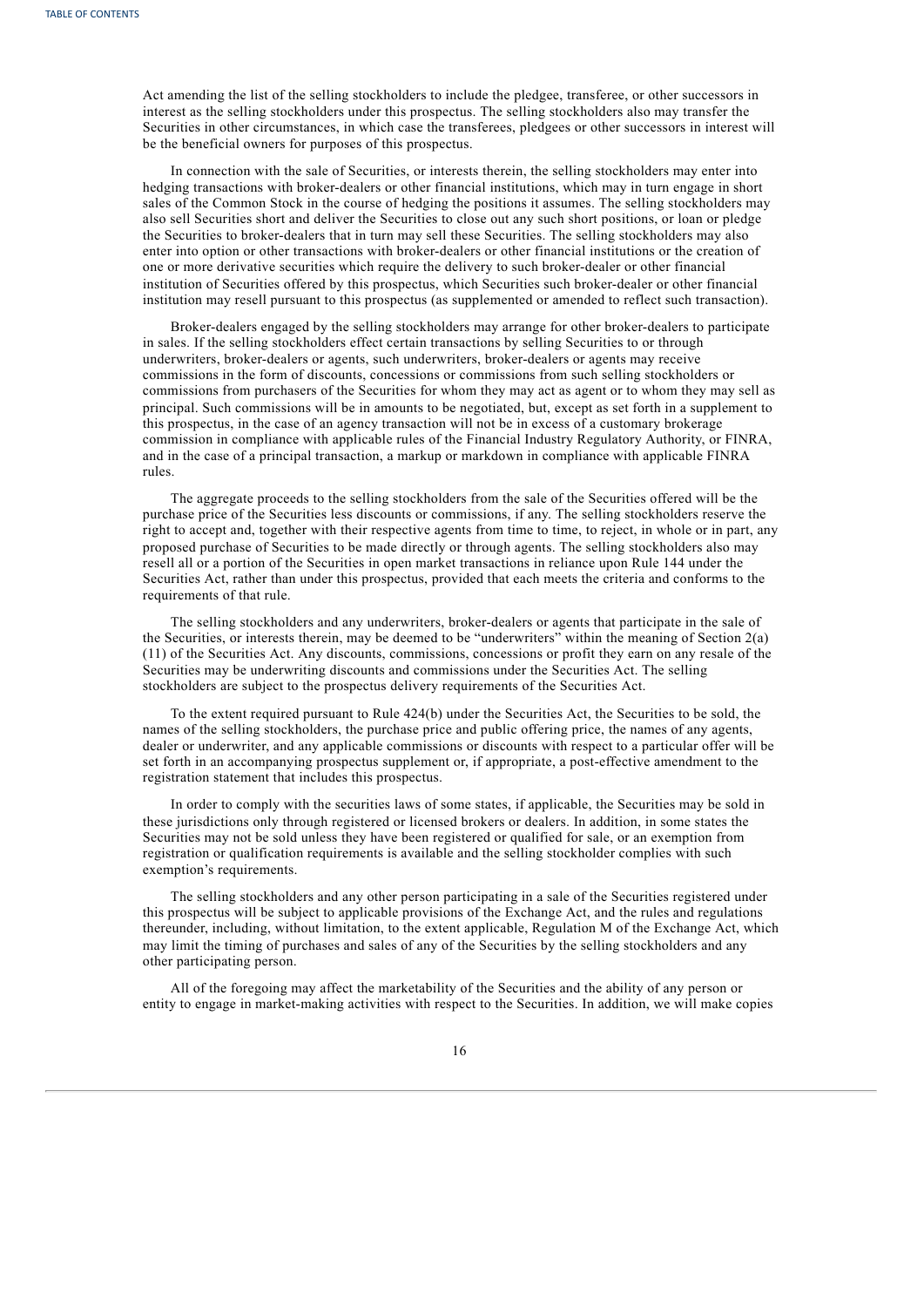<span id="page-19-0"></span>of this prospectus (as it may be supplemented or amended from time to time) available to the selling stockholders for the purpose of satisfying the prospectus delivery requirements of the Securities Act. The selling stockholders may indemnify any broker-dealer that participates in transactions involving the sale of the Securities against certain liabilities, including liabilities arising under the Securities Act.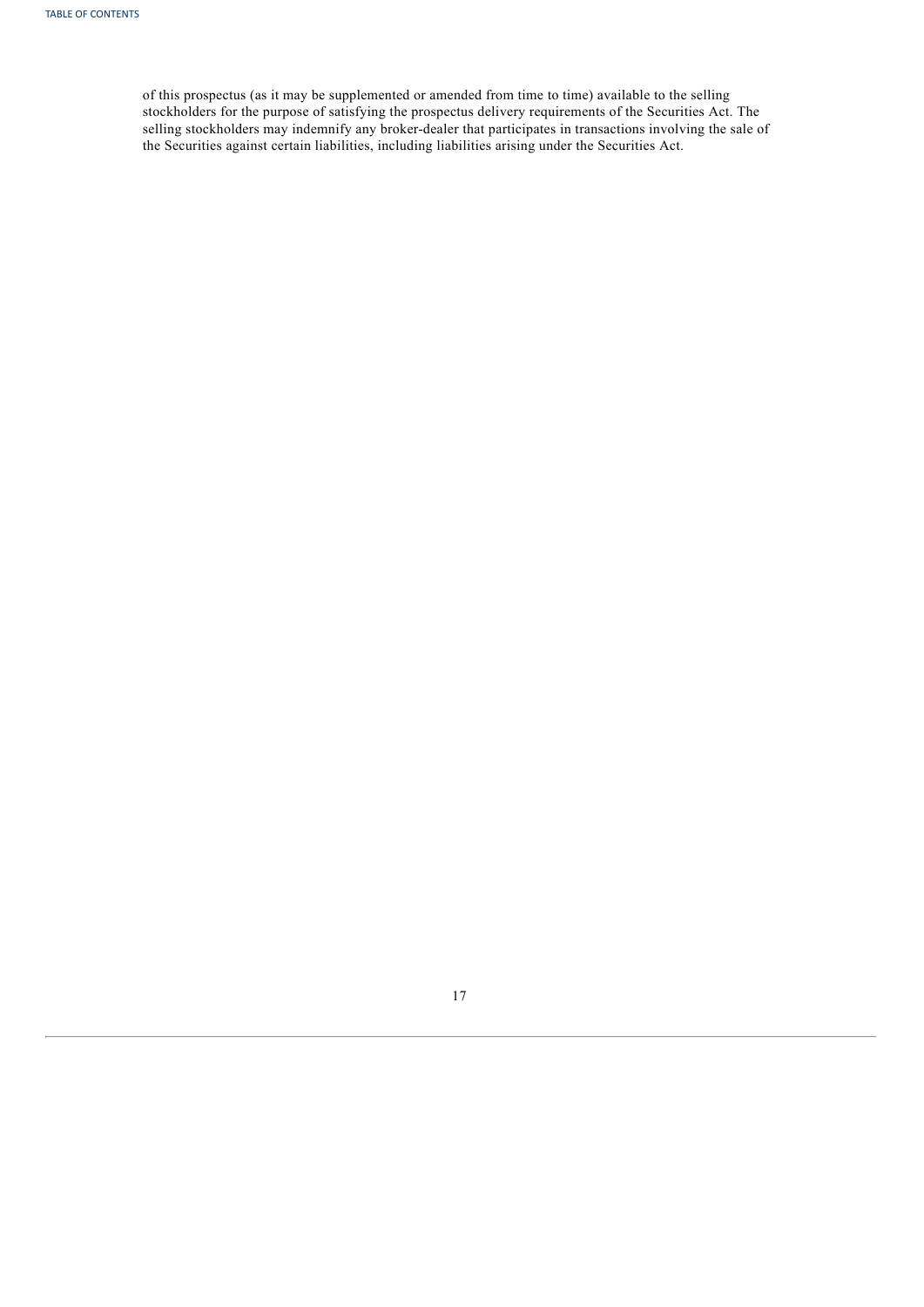## **LEGAL MATTERS**

Latham & Watkins LLP will pass upon certain legal matters relating to the issuance and sale of the common stock offered hereby on behalf of BioXcel Therapeutics, Inc.

## **EXPERTS**

The financial statements of BioXcel [Therapeutics,](https://www.sec.gov/ix?doc=/Archives/edgar/data/1720893/000155837022003335/btai-20211231x10k.htm) Inc. appearing in BioXcel Therapeutic Inc's Annual Report (Form 10-K) for the year ended December 31, 2021, have been audited by Ernst & Young LLP, independent registered public accounting firm, as set forth in their report thereon, included therein, and incorporated herein by reference. Such financial statements are incorporated herein by reference in reliance upon such report given on the authority of such firm as experts in accounting and auditing.

The financial statements as of December 31, 2020 and for the year then ended incorporated by reference in this Prospectus and in the Registration Statement have been so incorporated in reliance on the report of BDO USA, LLP, an independent registered public accounting firm, incorporated herein by reference, given on the authority of said firm as experts in auditing and accounting.

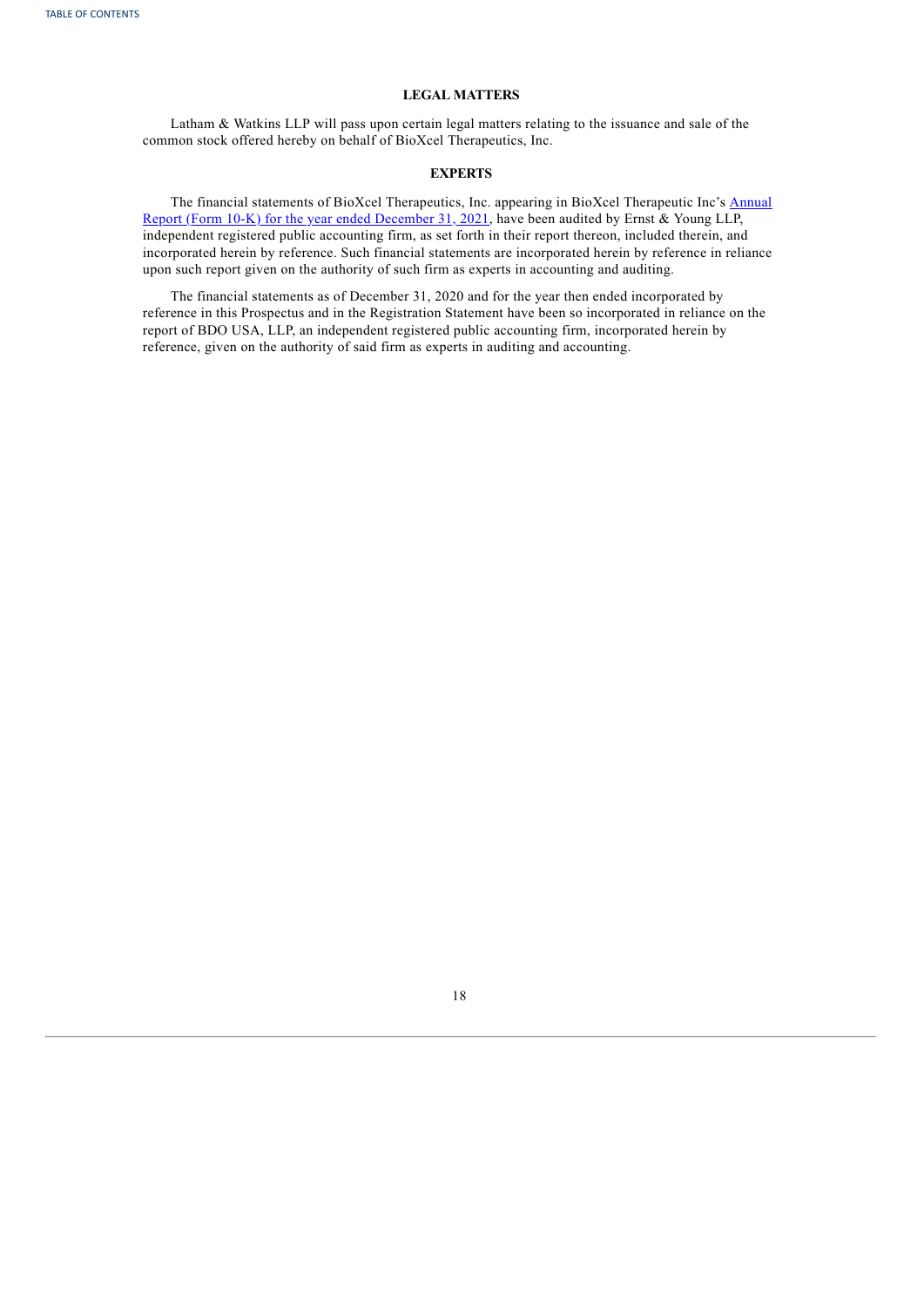

**278,520 Shares of Common Stock**

**PROSPECTUS**

**, 2022**

 $\equiv$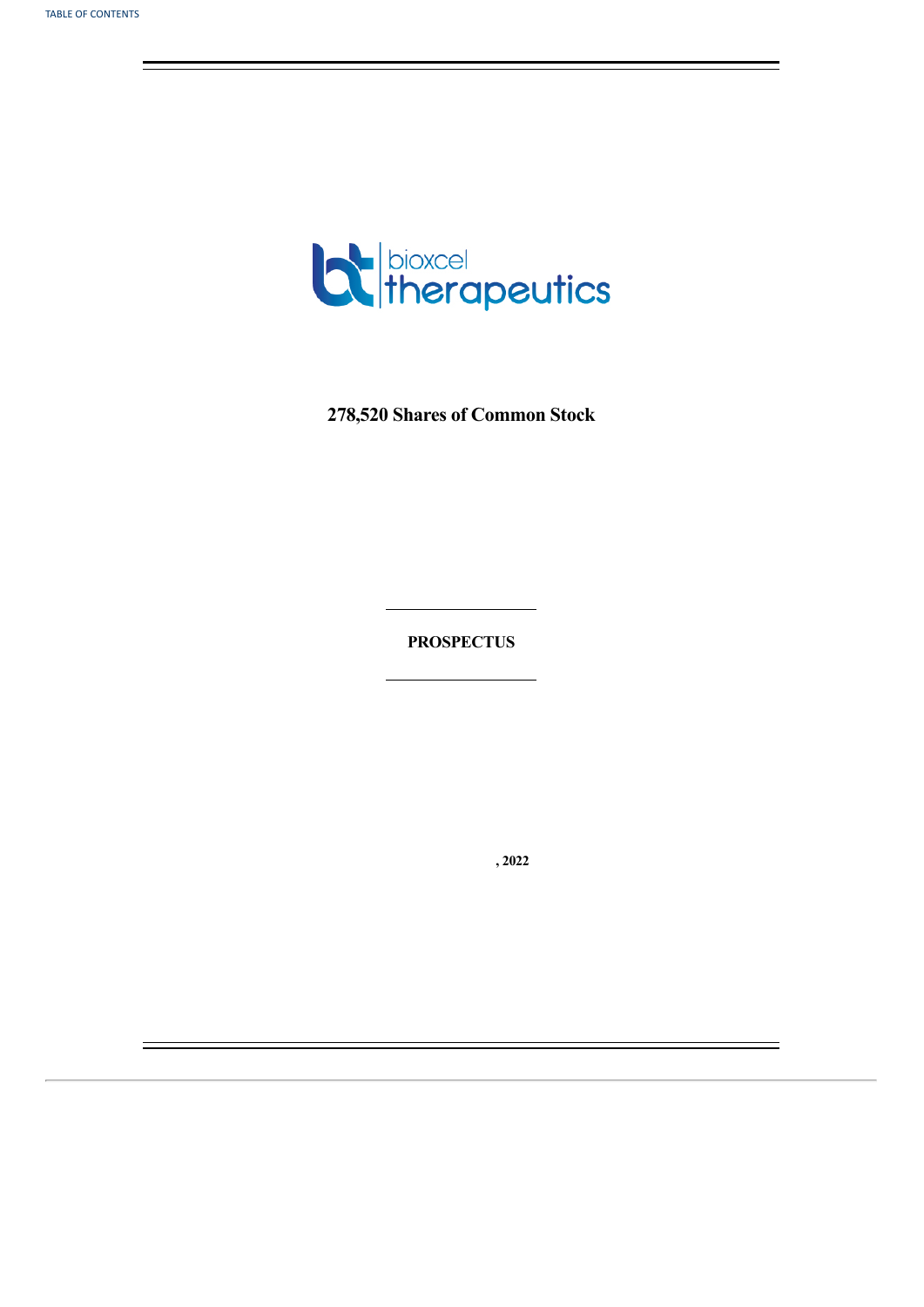## **PART II**

### **INFORMATION NOT REQUIRED IN PROSPECTUS**

### **Item 14***. Other Expenses of Issuance and Distribution*

The following is an estimate of the expenses (all of which are to be paid by the registrant) that we may incur in connection with the securities being registered hereby.

| SEC registration fee         | 321       |
|------------------------------|-----------|
| Printing expenses            | \$15,000  |
| Legal fees and expenses      | \$75,000  |
| Accounting fees and expenses | \$30,000  |
| Miscellaneous                | 4,679     |
| Total                        | \$125,000 |

### **Item 15.** *Indemnification of Directors and Of icers*

Section 102 of the General Corporation Law of the State of Delaware, or the DGCL, permits a corporation to eliminate the personal liability of directors of a corporation to the corporation or its stockholders for monetary damages for a breach of fiduciary duty as a director, except where the director breached his duty of loyalty, failed to act in good faith, engaged in intentional misconduct or knowingly violated a law, authorized the payment of a dividend or approved a stock repurchase in violation of Delaware corporate law or obtained an improper personal benefit. Our charter provides that no director of the Company shall be personally liable to it or its stockholders for monetary damages for any breach of fiduciary duty as a director, notwithstanding any provision of law imposing such liability, except to the extent that the DGCL prohibits the elimination or limitation of liability of directors for breaches of fiduciary duty.

Section 145 of the DGCL provides that a corporation has the power to indemnify a director, officer, employee, or agent of the corporation, or a person serving at the request of the corporation for another corporation, partnership, joint venture, trust or other enterprise in related capacities against expenses (including attorneys' fees), judgments, fines and amounts paid in settlement actually and reasonably incurred by the person in connection with an action, suit or proceeding to which he was or is a party or is threatened to be made a party to any threatened, ending or completed action, suit or proceeding by reason of such position, if such person acted in good faith and in a manner he reasonably believed to be in or not opposed to the best interests of the corporation, and, in any criminal action or proceeding, had no reasonable cause to believe his conduct was unlawful, except that, in the case of actions brought by or in the right of the corporation, no indemnification shall be made with respect to any claim, issue or matter as to which such person shall have been adjudged to be liable to the corporation unless and only to the extent that the Court of Chancery or other adjudicating court determines that, despite the adjudication of liability but in view of all of the circumstances of the case, such person is fairly and reasonably entitled to indemnity for such expenses which the Court of Chancery or such other court shall deem proper.

Section 145 further authorizes a corporation to purchase and maintain insurance on behalf of any person who is or was a director, officer, employee or agent of the corporation or is or was serving at the request of the corporation as a director, officer, employee or agent of another corporation or enterprise, against any liability asserted against such person and incurred by such person in any such capacity, or arising out of his or her status as such, whether or not the corporation would otherwise have the power to indemnify him or her under Section 145.

Any underwriting agreement or distribution agreement that the registrant enters into with any underwriters or agents involved in the offering or sale of any securities registered hereby may require such underwriters or dealers to indemnify the registrant, some or all of its directors and officers and its controlling persons, if any, for specified liabilities, which may include liabilities under the Securities Act of 1933, as amended.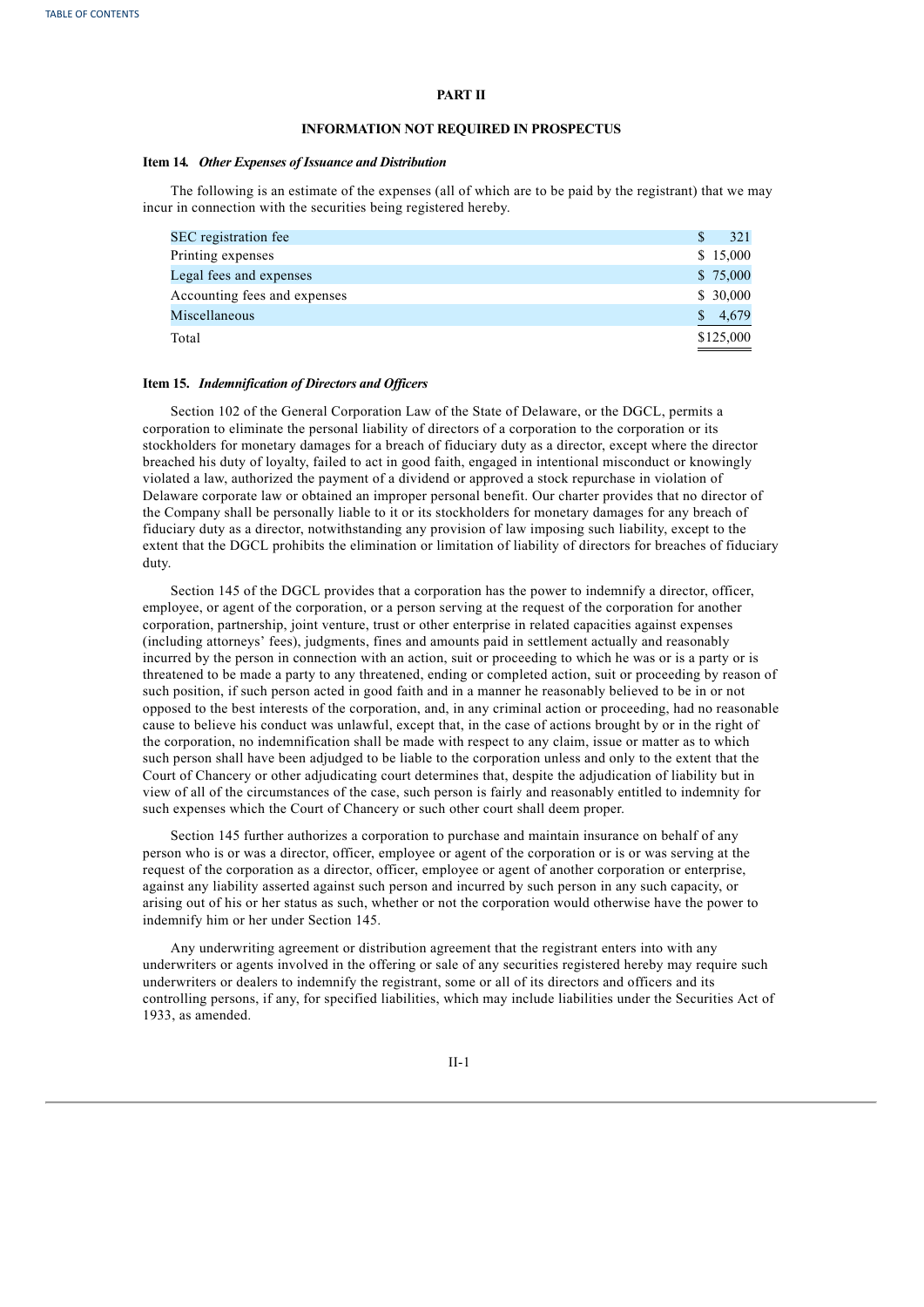Our charter and bylaws provide for indemnification and advancement of expenses to our directors and officers to the fullest extent permitted by the DGCL. We will indemnify each person who was or is a party or threatened to be made a party to any threatened, pending or completed action, suit or proceeding (other than an action by or in the right of the Company) by reason of the fact that he or she is or was, or has agreed to become, a director or officer, or is or was serving, or has agreed to serve, at our request as a director, officer, partner, employee or trustee of, or in a similar capacity with, another corporation, partnership, joint venture, trust or other enterprise (all such persons being referred to as an "Indemnitee"), or by reason of any action alleged to have been taken or omitted in such capacity, against all expenses (including attorneys' fees), judgments, fines and amounts paid in settlement actually and reasonably incurred in connection with such action, suit or proceeding and any appeal therefrom, if such Indemnitee acted in good faith and in a manner he or she reasonably believed to be in, or not opposed to, our best interests, and, with respect to any criminal action or proceeding, he or she had no reasonable cause to believe his or her conduct was unlawful. Our charter and bylaws provide that we will indemnify any Indemnitee who was or is a party to an action or suit by or in the right of the Company to procure a judgment in the Company's favor by reason of the fact that the Indemnitee is or was, or has agreed to become, a director or officer, or is or was serving, or has agreed to serve, at our request as a director, officer, partner, employee or trustee of, or in a similar capacity with, another corporation, partnership, joint venture, trust or other enterprise, or by reason of any action alleged to have been taken or omitted in such capacity, against all expenses (including attorneys' fees) and, to the extent permitted by law, amounts paid in settlement actually and reasonably incurred in connection with such action, suit or proceeding, and any appeal therefrom, if the Indemnitee acted in good faith and in a manner he or she reasonably believed to be in, or not opposed to, the Company's best interests, except that no indemnification shall be made with respect to any claim, issue or matter as to which such person shall have been adjudged to be liable to the Company, unless a court determines that, despite such adjudication but in view of all of the circumstances, he or she is entitled to indemnification of such expenses. Notwithstanding the foregoing, to the extent that any Indemnitee has been successful, on the merits or otherwise, he or she will be indemnified by the Company against all expenses (including attorneys' fees) actually and reasonably incurred in connection therewith. Expenses must be advanced to an Indemnitee under certain circumstances. The limitation of liability and indemnification provisions in our charter and bylaws may discourage stockholders from bringing a lawsuit against directors for breach of their fiduciary duty. These provisions may also have the effect of reducing the likelihood of derivative litigation against our directors and officers, even though such an action, if successful, might otherwise benefit us and our stockholders. However, these provisions do not limit or eliminate our rights, or those of any stockholder, to seek non-monetary relief such as injunction or rescission in the event of a breach of a director's duty of care. These provisions will not alter the liability of directors under federal securities laws.

We have entered into separate indemnification agreements with each of our directors and executive officers. Each indemnification agreement provides, among other things, for indemnification to the fullest extent permitted by law and our charter and bylaws any and all expenses, judgments, fines, penalties and amounts paid in settlement of any claim. The indemnification agreements provide for the advancement or payment of all expenses to the indemnitee and for the reimbursement to us if it is found that such indemnitee is not entitled to such indemnification under applicable law and our charter and bylaws.

We maintain a general liability insurance policy that covers certain liabilities of our directors and officers arising out of claims based on acts or omissions in their capacities as our directors or officers.

II-2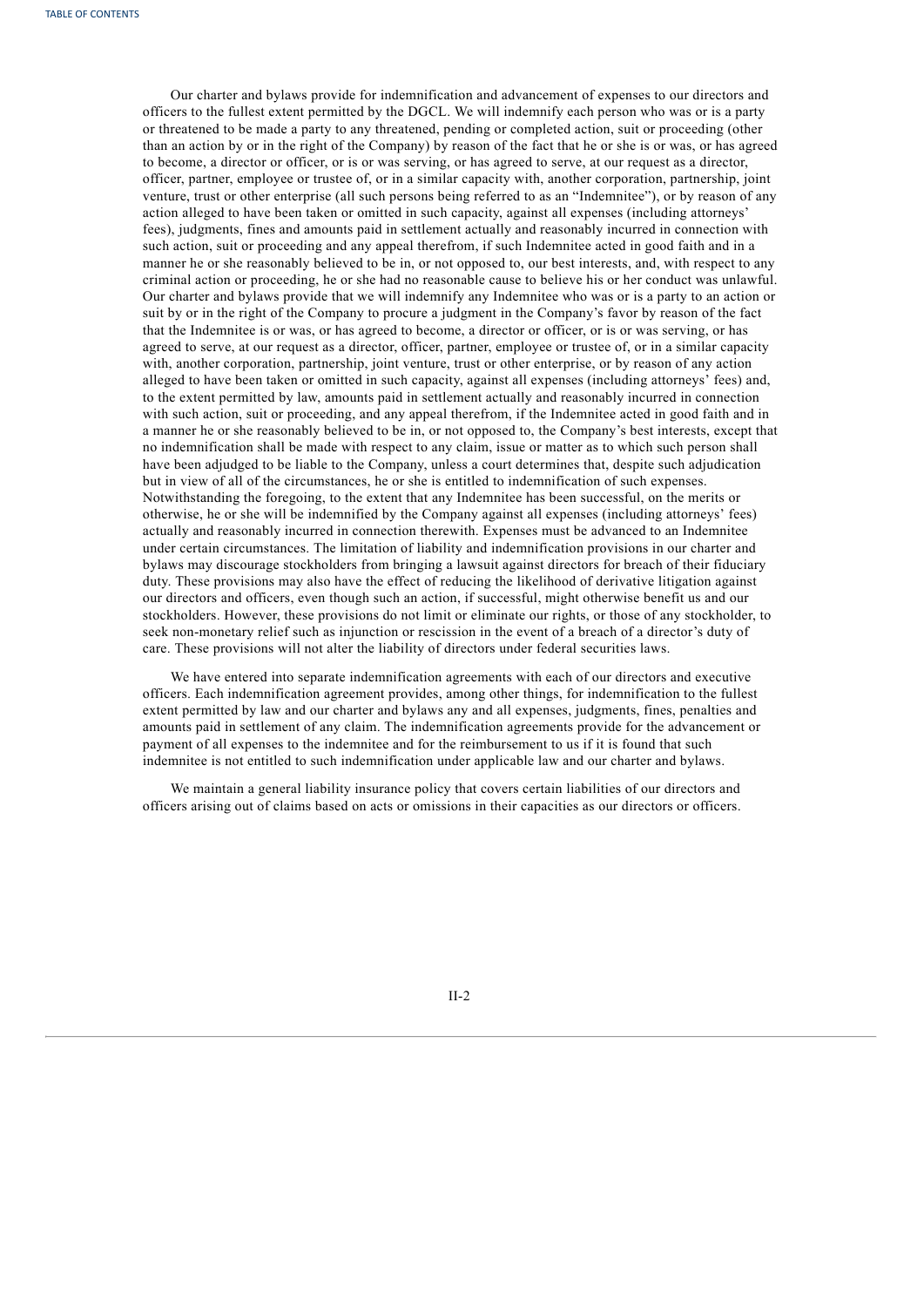|  | Item 16. Exhibits |
|--|-------------------|
|  |                   |

| <b>Exhibit</b><br><b>Number</b> | <b>Description</b>                                                                                                                                                                                                                                                                                                                                                                                                                                                                                                                                                                                                                                                                                                                                                                                                                                                                            |
|---------------------------------|-----------------------------------------------------------------------------------------------------------------------------------------------------------------------------------------------------------------------------------------------------------------------------------------------------------------------------------------------------------------------------------------------------------------------------------------------------------------------------------------------------------------------------------------------------------------------------------------------------------------------------------------------------------------------------------------------------------------------------------------------------------------------------------------------------------------------------------------------------------------------------------------------|
| 3.1                             | Amended and Restated Certificate of Incorporation of BioXcel Therapeutics, Inc. (incorporated by                                                                                                                                                                                                                                                                                                                                                                                                                                                                                                                                                                                                                                                                                                                                                                                              |
|                                 | reference to the Company's 10-Q filed on August 10, 2021) (File No. 001-38410).                                                                                                                                                                                                                                                                                                                                                                                                                                                                                                                                                                                                                                                                                                                                                                                                               |
| 3.2                             | Bylaws of BioXcel Therapeutics, Inc. (incorporated by reference to the Company's 8-K filed on<br>March 13, 2018) (File No. 001-38410).                                                                                                                                                                                                                                                                                                                                                                                                                                                                                                                                                                                                                                                                                                                                                        |
| 4.1                             | Form of Specimen Certificate Representing Common Stock (incorporated by reference to the<br>Company's S-1/A filed on February 26, 2018 (File No. 333-22990)).                                                                                                                                                                                                                                                                                                                                                                                                                                                                                                                                                                                                                                                                                                                                 |
| 4.2                             | Form of Warrant (incorporated by reference to Exhibit 4.1 of the Company's Current Report on<br>Form 8-K (Reg. No. 001-38410) filed with the SEC on April 19, 2022).                                                                                                                                                                                                                                                                                                                                                                                                                                                                                                                                                                                                                                                                                                                          |
| 4.3                             | Registration Rights Agreement, dated April 19, 2022, among the Company and Oaktree-TCDRS<br>Strategic Credit, LLC, Oaktree-Forrest Multi-Strategy, LLC, Oaktree-TBMR Strategic Credit<br>Fund C, LLC, Oaktree-TBMR Strategic Credit Fund F, LLC, Oaktree-TBMR Strategic Credit<br>Fund G, LLC, Oaktree-TSE 16 Strategic Credit, LLC, INPRS Strategic Credit Holdings, LLC,<br>Oaktree Strategic Income II, Inc., Oaktree Specialty Lending Corporation, Oaktree Strategic<br>Credit Fund, Oaktree GCP Fund Delaware Holdings, L.P., Oaktree Diversified Income Fund Inc.,<br>Oaktree AZ Strategic Lending Fund, L.P., Oaktree Loan Acquisition Fund, L.P., Oaktree LSL<br>Fund Delaware Holdings EURRC, L.P., and Q Boost Holding LLC (incorporated by reference to<br>Exhibit 4.2 of the Company's Current Report on Form 8-K (Reg. No. 001-38410) filed with the<br>SEC on April 19, 2022). |
| 5.1                             | Opinion of Latham & Watkins LLP.                                                                                                                                                                                                                                                                                                                                                                                                                                                                                                                                                                                                                                                                                                                                                                                                                                                              |
| 23.1                            | Consent of Latham & Watkins LLP (included in Exhibit 5.1).                                                                                                                                                                                                                                                                                                                                                                                                                                                                                                                                                                                                                                                                                                                                                                                                                                    |
| 23.2                            | Consent of BDO USA, LLP, independent registered public accounting firm.                                                                                                                                                                                                                                                                                                                                                                                                                                                                                                                                                                                                                                                                                                                                                                                                                       |
| 23.3                            | Consent of Ernst & Young, LLP, independent registered public accounting firm.                                                                                                                                                                                                                                                                                                                                                                                                                                                                                                                                                                                                                                                                                                                                                                                                                 |
| 24.1                            | Powers of Attorney (incorporated by reference to the signature page hereto).                                                                                                                                                                                                                                                                                                                                                                                                                                                                                                                                                                                                                                                                                                                                                                                                                  |
| 107                             | Filing fee table                                                                                                                                                                                                                                                                                                                                                                                                                                                                                                                                                                                                                                                                                                                                                                                                                                                                              |

## **Item 17.** *Undertakings*

(a) The undersigned registrant hereby undertakes:

- (1) To file, during any period in which offers or sales are being made, a post-effective amendment to this registration statement:
	- (i) To include any prospectus required by Section  $10(a)(3)$  of the Securities Act of 1933;
	- (ii) To reflect in the prospectus any facts or events arising after the effective date of the registration statement (or the most recent post-effective amendment thereof) which, individually or in the aggregate, represent a fundamental change in the information set forth in the registration statement; and
	- (iii) To include any material information with respect to the plan of distribution not previously disclosed in the registration statement or any material change to such information in the registration statement;

*provided*, *however*, that paragraphs (a)(1)(i), (a)(1)(ii), and (a)(1)(iii) above do not apply if the information required to be included in a post- effective amendment by those paragraphs is contained in reports filed with or furnished to the Commission by the registrant pursuant to section 13 or section 15(d) of the Securities Exchange Act of 1934 that are incorporated by reference in the registration statement, or is contained in a form of prospectus filed pursuant to Rule 424(b) that is a part of the registration statement.

(2) That, for the purpose of determining any liability under the Securities Act of 1933, each such posteffective amendment shall be deemed to be a new registration statement relating to the securities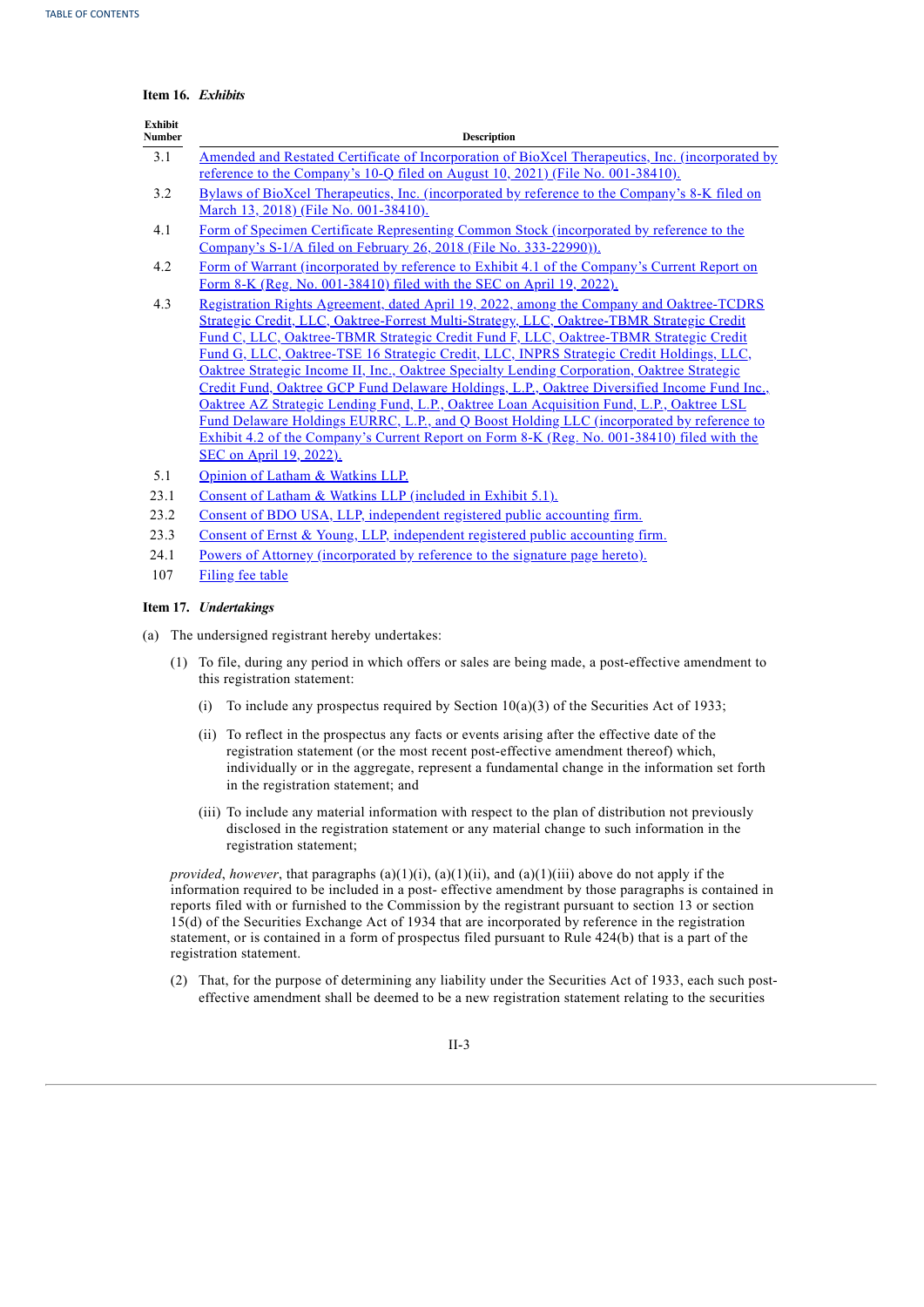offered therein, and the offering of such securities at that time shall be deemed to be the initial bona fide offering thereof.

- (3) To remove from registration by means of a post-effective amendment any of the securities being registered which remain unsold at the termination of the offering.
- (4) That, for the purpose of determining liability under the Securities Act of 1933 to any purchaser:
	- (A) Each prospectus filed by the registrant pursuant to Rule 424(b)(3) shall be deemed to be part of the registration statement as of the date the filed prospectus was deemed part of and included in the registration statement; and
	- (B) Each prospectus required to be filed pursuant to Rule  $424(b)(2)$ , (b)(5), or (b)(7) as part of a registration statement in reliance on Rule 430B relating to an offering made pursuant to Rule  $415(a)(1)(i)$ , (vii), or (x) for the purpose of providing the information required by section 10(a) of the Securities Act of 1933 shall be deemed to be part of and included in the registration statement as of the earlier of the date such form of prospectus is first used after effectiveness or the date of the first contract of sale of securities in the offering described in the prospectus. As provided in Rule 430B, for liability purposes of the issuer and any person that is at that date an underwriter, such date shall be deemed to be a new effective date of the registration statement relating to the securities in the registration statement to which that prospectus relates, and the offering of such securities at that time shall be deemed to be the initial bona fide offering thereof. *Provided*, *however*, that no statement made in a registration statement or prospectus that is part of the registration statement or made in a document incorporated or deemed incorporated by reference into the registration statement or prospectus that is part of the registration statement will, as to a purchaser with a time of contract of sale prior to such effective date, supersede or modify any statement that was made in the registration statement or prospectus that was part of the registration statement or made in any such document immediately prior to such effective date.
- (5) That, for the purpose of determining liability of the registrant under the Securities Act of 1933 to any purchaser in the initial distribution of the securities:

The undersigned registrant undertakes that in a primary offering of securities of the undersigned registrant pursuant to this registration statement, regardless of the underwriting method used to sell the securities to the purchaser, if the securities are offered or sold to such purchaser by means of any of the following communications, the undersigned registrant will be a seller to the purchaser and will be considered to offer or sell such securities to such purchaser:

- (i) Any preliminary prospectus or prospectus of the undersigned registrant relating to the offering required to be filed pursuant to Rule 424;
- (ii) Any free writing prospectus relating to the offering prepared by or on behalf of the undersigned registrant or used or referred to by the undersigned registrant;
- (iii) The portion of any other free writing prospectus relating to the offering containing material information about the undersigned registrant or its securities provided by or on behalf of the undersigned registrant; and
- (iv) Any other communications that is an offer in the offering made by the undersigned registrant to the purchaser.
- (b) The undersigned registrant hereby undertakes that, for purposes of determining any liability under the Securities Act of 1933, each filing of the registrant's annual report pursuant to Section 13(a) or Section 15(d) of the Securities Exchange Act of 1934 (and, where applicable, each filing of an employee benefit plan's annual report pursuant to section 15(d) of the Securities Exchange Act of 1934) that is incorporated by reference in the registration statement shall be deemed to be a new registration statement relating to the securities offered therein, and the offering of such securities at that time shall be deemed to be the initial *bona fide* offering thereof.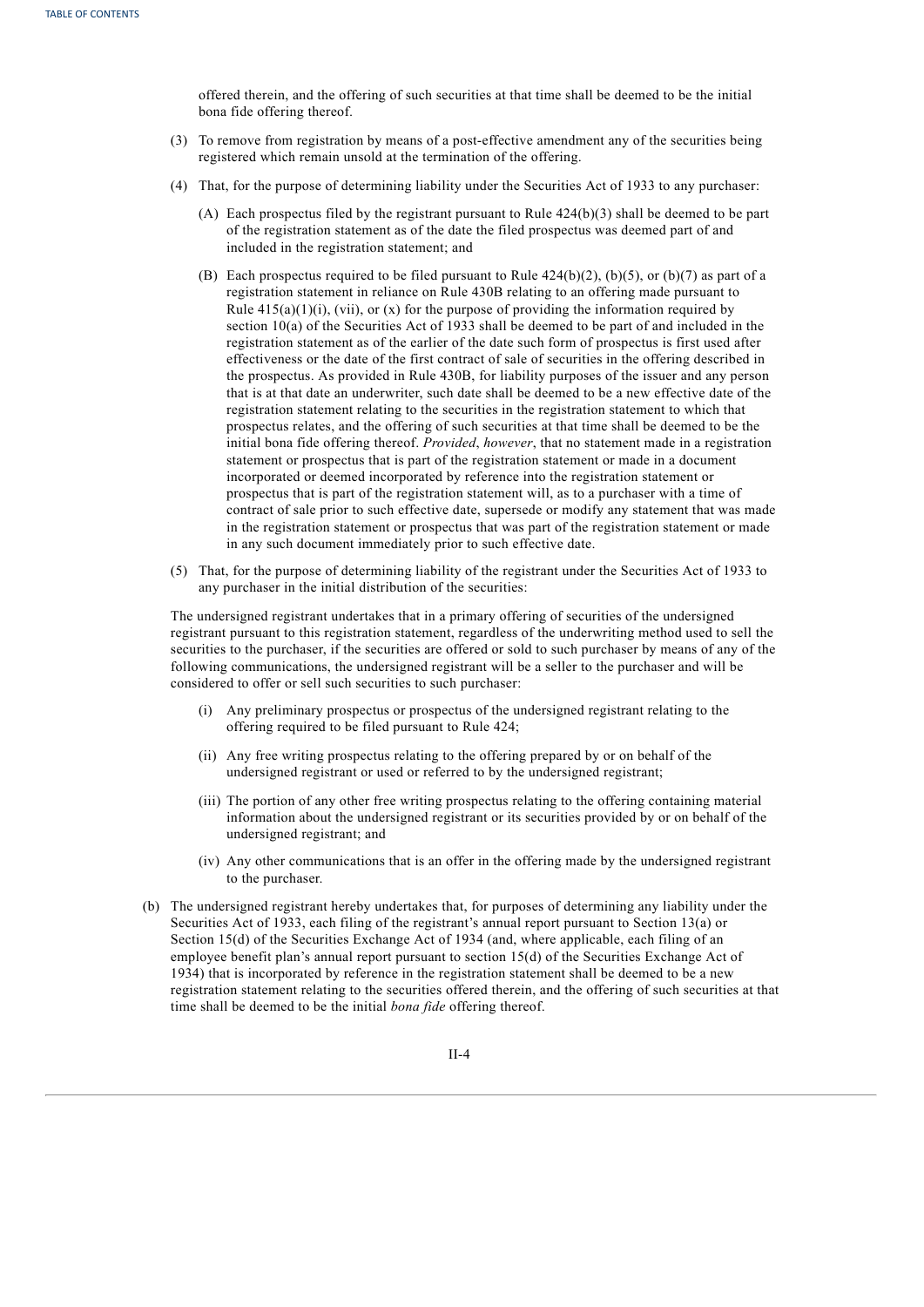(c) Insofar as indemnification for liabilities arising under the Securities Act of 1933 may be permitted to directors, officers and controlling persons of the registrant pursuant to the foregoing provisions, or otherwise, the registrant has been advised that in the opinion of the Securities and Exchange Commission such indemnification is against public policy as expressed in the Securities Act and is, therefore, unenforceable. In the event that a claim for indemnification against such liabilities (other than the payment by the registrant of expenses incurred or paid by a director, officer or controlling person of the registrant in the successful defense of any action, suit or proceeding) is asserted by such director, officer or controlling person in connection with the securities being registered, the registrant will, unless in the opinion of its counsel the matter has been settled by controlling precedent, submit to a court of appropriate jurisdiction the question whether such indemnification by it is against public policy as expressed in the Securities Act and will be governed by the final adjudication of such issue.

<span id="page-26-0"></span>II-5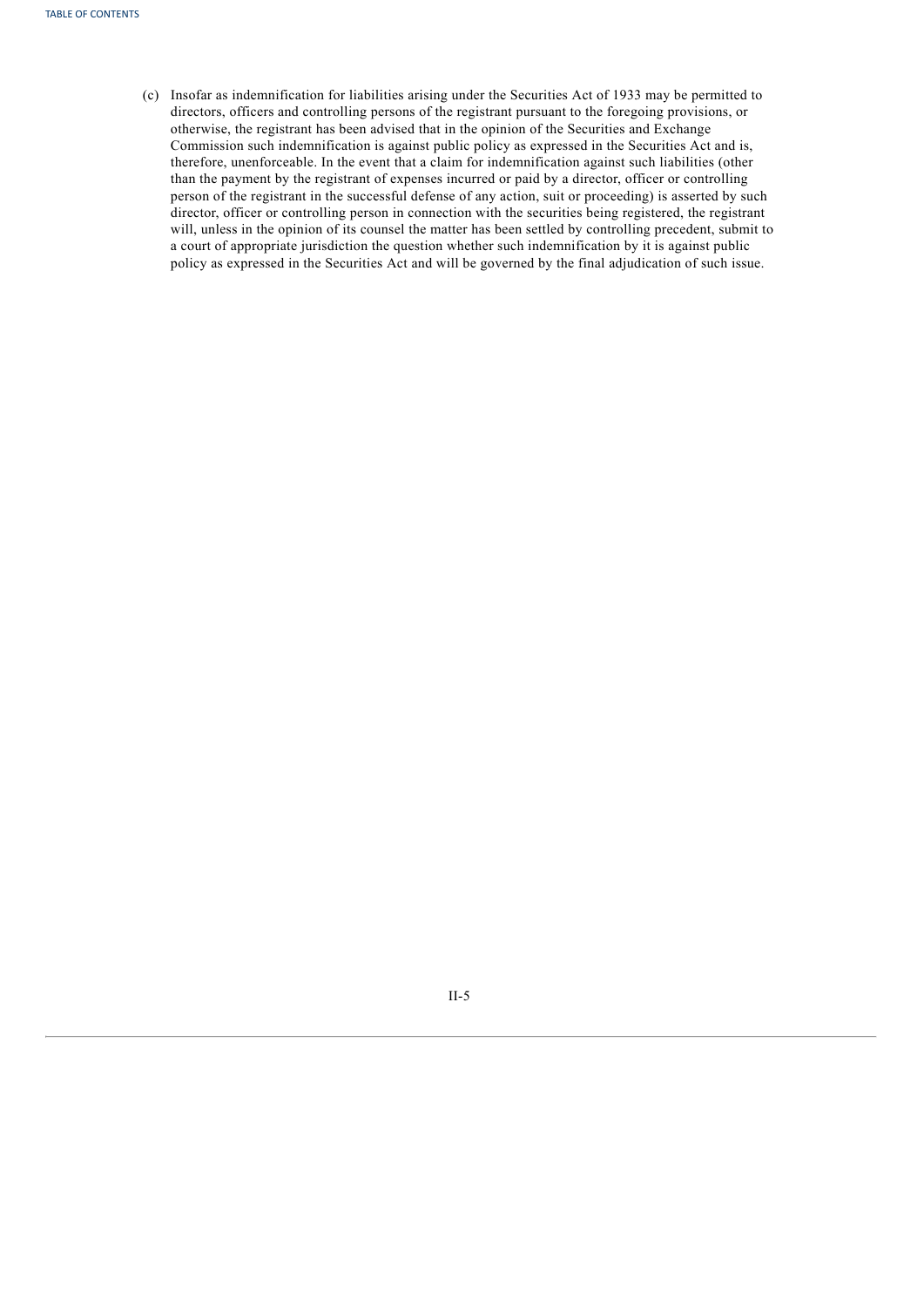## **SIGNATURES**

Pursuant to the requirements of the Securities Act of 1933, as amended, the registrant certifies that it has reasonable grounds to believe that it meets all of the requirements for filing on Form S-3 and has duly caused this Registration Statement to be signed on its behalf by the undersigned, thereunto duly authorized, in the City of New Haven, Connecticut, on May 27, 2022.

## **BIOXCEL THERAPEUTICS, INC**.

By: /s/ VIMAL MEHTA PH. D.

> *Vimal Mehta, Ph.D. Chief Executive Of icer*

## **POWER OF ATTORNEY**

Each of the undersigned officers and directors of the registrant hereby severally constitutes and appoints Vimal Mehta, Ph.D. and Richard Steinhardt, and each of them singly (with full power to each of them to act alone), as his or her true and lawful attorneys-in-fact and agents, with full power of substitution and resubstitution in each of them, for him or her and in his or her name, place and stead, and in any and all capacities, to file and sign any and all amendments, including post-effective amendments, to this registration statement, and to file the same, with all exhibits thereto and other documents in connection therewith, with the Securities and Exchange Commission, granting unto said attorneys-in-fact and agents, and each of them, full power and authority to do and perform each and every act and thing requisite and necessary to be done in connection therewith and about the premises as fully to all intents and purposes as he or she might or could do in person, hereby ratifying and confirming all that said attorneys-in-fact and agents, or their substitute or substitutes, may lawfully do or cause to be done by virtue hereof. This power of attorney shall be governed by and construed with the laws of the State of Delaware and applicable federal securities laws.

Pursuant to the requirements of the Securities Act of 1933, as amended, this registration statement has been signed below by the following persons on behalf of the registrant in the capacities and on the dates indicated.

| <b>SIGNATURE</b>                                  | <b>TITLE</b>                                                                                  | <b>DATE</b>  |
|---------------------------------------------------|-----------------------------------------------------------------------------------------------|--------------|
| /s/ Vimal Mehta, Ph.D.<br>Vimal Mehta, Ph.D.      | Chief Executive Officer, President and<br>Director (principal executive officer)              | May 27, 2022 |
| /s/ Richard Steinhart<br><b>Richard Steinhart</b> | Chief Financial Officer (principal)<br>financial officer and principal accounting<br>officer) | May 27, 2022 |
| /s/ Peter Mueller, Ph.D.<br>Peter Mueller, Ph.D.  | Chairman of the Board of Directors                                                            | May 27, 2022 |
| $/s/$ June Bray<br>June Bray                      | Director                                                                                      | May 27, 2022 |
| /s/ Sandeep Laumas, M.D.<br>Sandeep Laumas, M.D.  | Director                                                                                      | May 27, 2022 |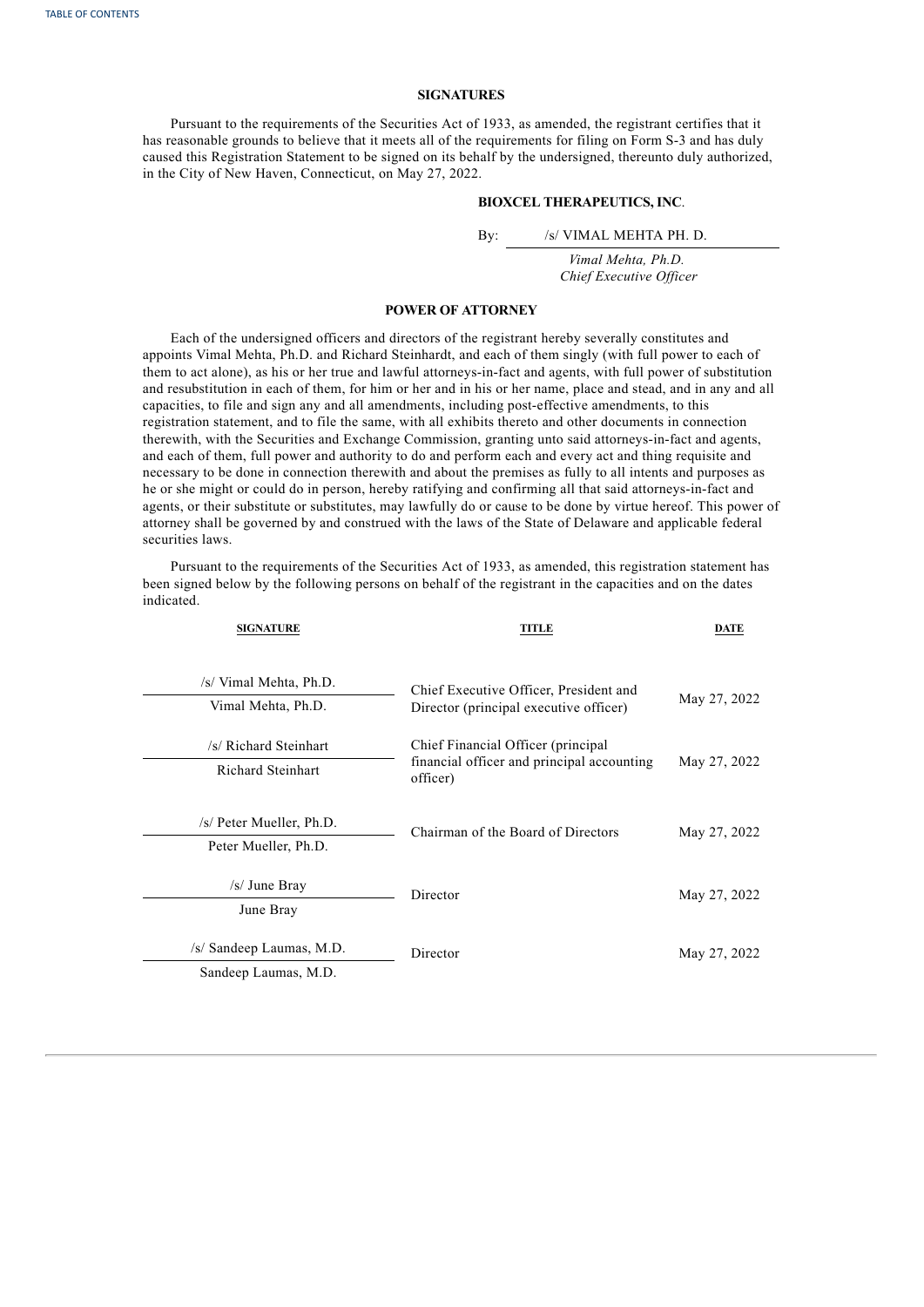| <b>SIGNATURE</b>                |          | TITLE | DATE         |
|---------------------------------|----------|-------|--------------|
| /s/ Krishnan Nandabalan, Ph.D.  |          |       |              |
| Krishnan Nandabalan, Ph.D.      | Director |       | May 27, 2022 |
| /s/ Michal Votruba, M.D., Ph.D. | Director |       | May 27, 2022 |
| Michal Votruba, M.D., Ph.D.     |          |       |              |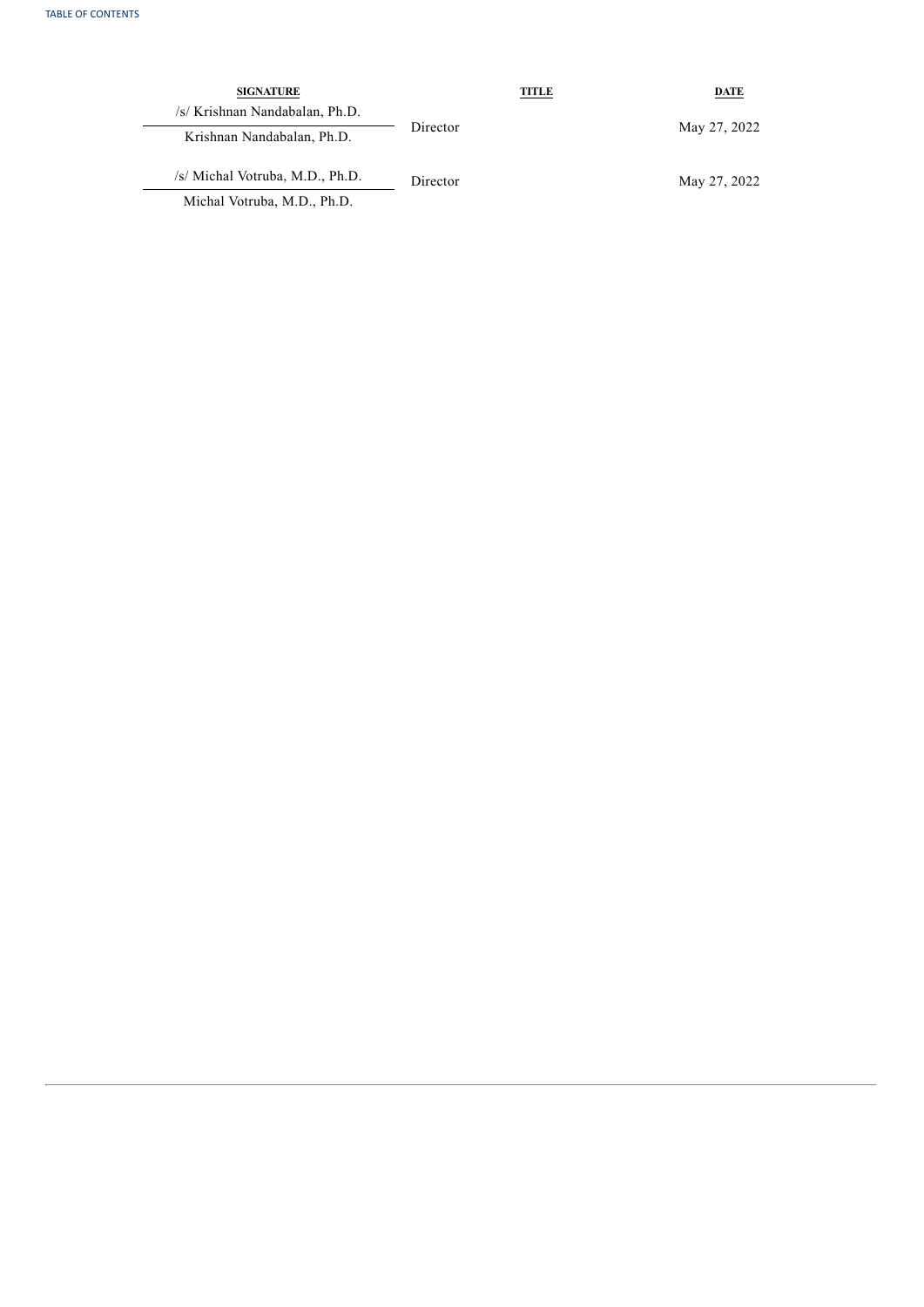## **Exhibit 5.1**

200 Clarendon Street Boston, Massachusetts 02116 Tel: +1.617.948.6000 Fax: +1.617.948.6001 www.lw.com

## FIRM / AFFILIATE OFFICES

Austin Moscow Beijing Munich<br>Boston New Yo New York Brussels Orange County Century City Paris Chicago Riyadh Dubai San Diego Düsseldorf San Francisco Frankfurt Seoul<br>Hamburg Shanghai May 27, 2022 Shanghai Namburg Shanghai Namburg Shanghai Namburg Shanghai Namburg Shanghai Namburg Shanghai Namburg Shanghai Namburg Shanghai Namburg Shanghai Namburg Shanghai Namburg Shanghai Namburg Shanghai Namburg Shang Hong Kong Silicon Valley Houston Singapore London Tel Aviv Los Angeles Tokyo BioXcel Therapeutics, Inc. Madrid Washington, D.C. Madrid Washington, D.C.

# <span id="page-29-0"></span>**LATHAM&WATKINSup**

555 Long Wharf Drive Milan New Haven, Connecticut 06511

Re: Registration Statement on Form S-3; 278,520 shares of Common Stock, par value \$0.001 per share

To the addressees set forth above:

We have acted as special counsel to BioXcel Therapeutics, Inc., a Delaware corporation (the "**Company**"), in connection with the registration for resale from time to time by the selling stockholders (the "*Selling Stockholders*") named in the Prospectus (as defined below) of 278,520 shares (the "*Shares*") of the Company's common stock, \$0.001 par value per share ("*Common Stock*"), issuable upon the exercise of warrants issued to the Selling Stockholders by the Company (the "*Warrants*"). The Shares are included in a registration statement on Form S-3 (the "*Registration Statement*") under the Securities Act of 1933, as amended (the "*Act*"), and the related prospectus included in the Registration Statement (the "*Prospectus*"), filed with the Securities and Exchange Commission (the "*Commission*") on May 27, 2022. This opinion is being furnished in connection with the requirements of Item 601(b)(5) of Regulation S-K under the Act, and no opinion is expressed herein as to any matter pertaining to the contents of the Registration Statement or the related Prospectus, other than as expressly stated herein with respect to the issue of the Shares.

As such counsel, we have examined such matters of fact and questions of law as we have considered appropriate for purposes of this letter. With your consent, we have relied upon certificates and other assurances of officers of the Company and others as to factual matters without having independently verified such factual matters. We are opining herein as to the General Corporation Law of the State of Delaware (the "*DGCL*"), and we express no opinion with respect to any other laws.

Subject to the foregoing and the other matters set forth herein, it is our opinion that, as of the date hereof, when the Shares shall have been duly registered on the books of the transfer agent and registrar therefor in the name or on behalf of the Selling Stockholders, and have been issued by the Company against payment therefor (not less than par value) in the circumstances contemplated by the Warrants, the issue of the Shares will have been duly authorized by all necessary corporate action of the Company and the Shares will be validly issued, fully paid and nonassessable.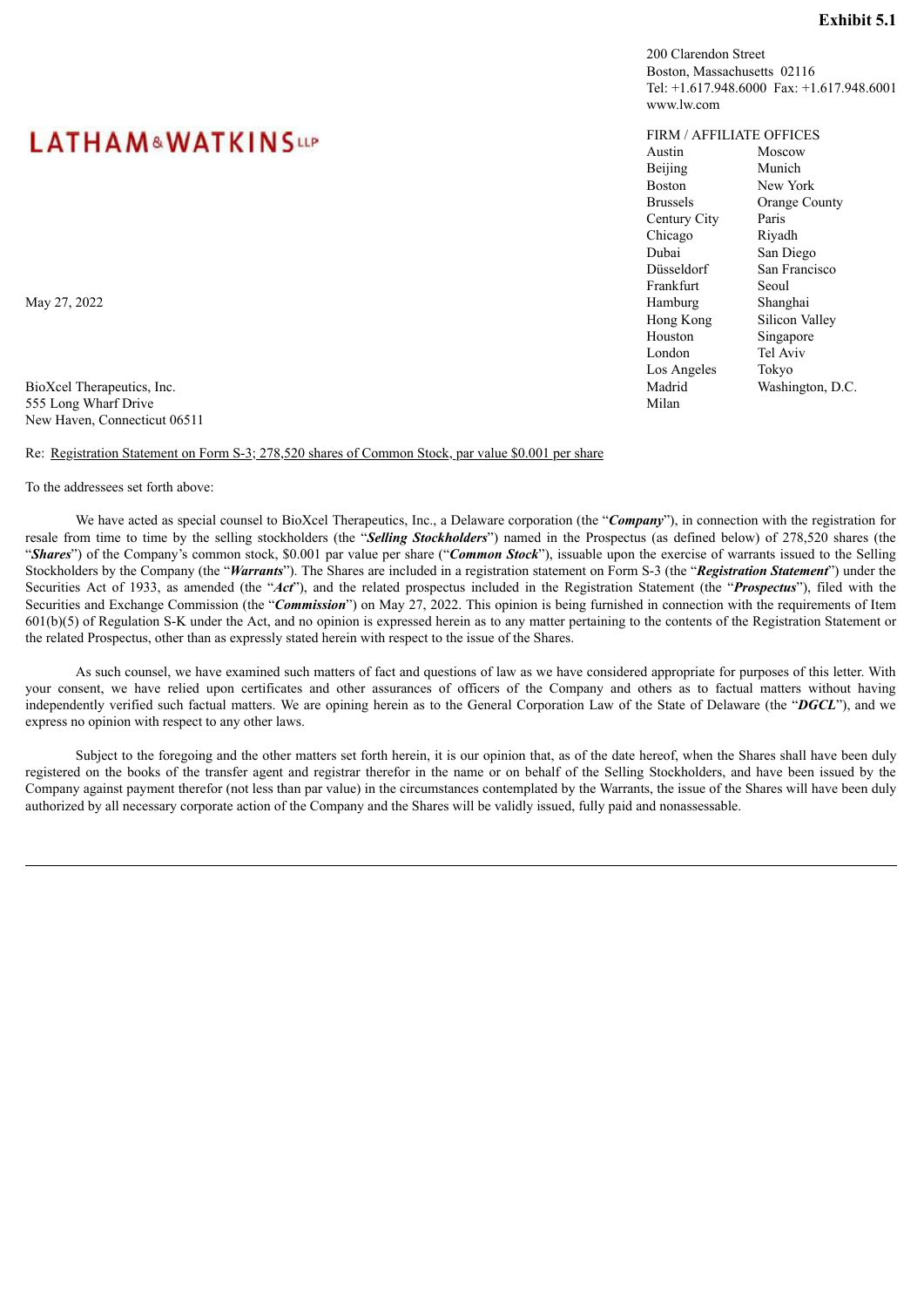## **LATHAM&WATKINSLP**

In rendering the foregoing opinion, we have assumed that: (i) the Company will comply with all applicable notice requirements regarding uncertificated shares provided in the DGCL; (ii) the Warrants have been duly executed and delivered by the Company and, under the internal laws of the State of New York, constitute valid and legally binding obligations of the Company; and (iii) upon the issue of any of the Shares, the total number of shares of Common Stock then issued and outstanding will not exceed the total number of shares of Common Stock that the Company is then authorized to issue under its certificate of incorporation and by the board of directors of the Company in connection with the offering contemplated by the Registration Statement.

This opinion is for your benefit in connection with the Registration Statement and may be relied upon by you and by persons entitled to rely upon it pursuant to the applicable provisions of the Act. We consent to your filing this opinion as an exhibit to the Registration Statement and to the reference to our firm in the Prospectus under the heading "Legal Matters." In giving such consent, we do not thereby admit that we are in the category of persons whose consent is required under Section 7 of the Act or the rules and regulations of the Commission thereunder.

Sincerely,

/s/ LATHAM & WATKINS LLP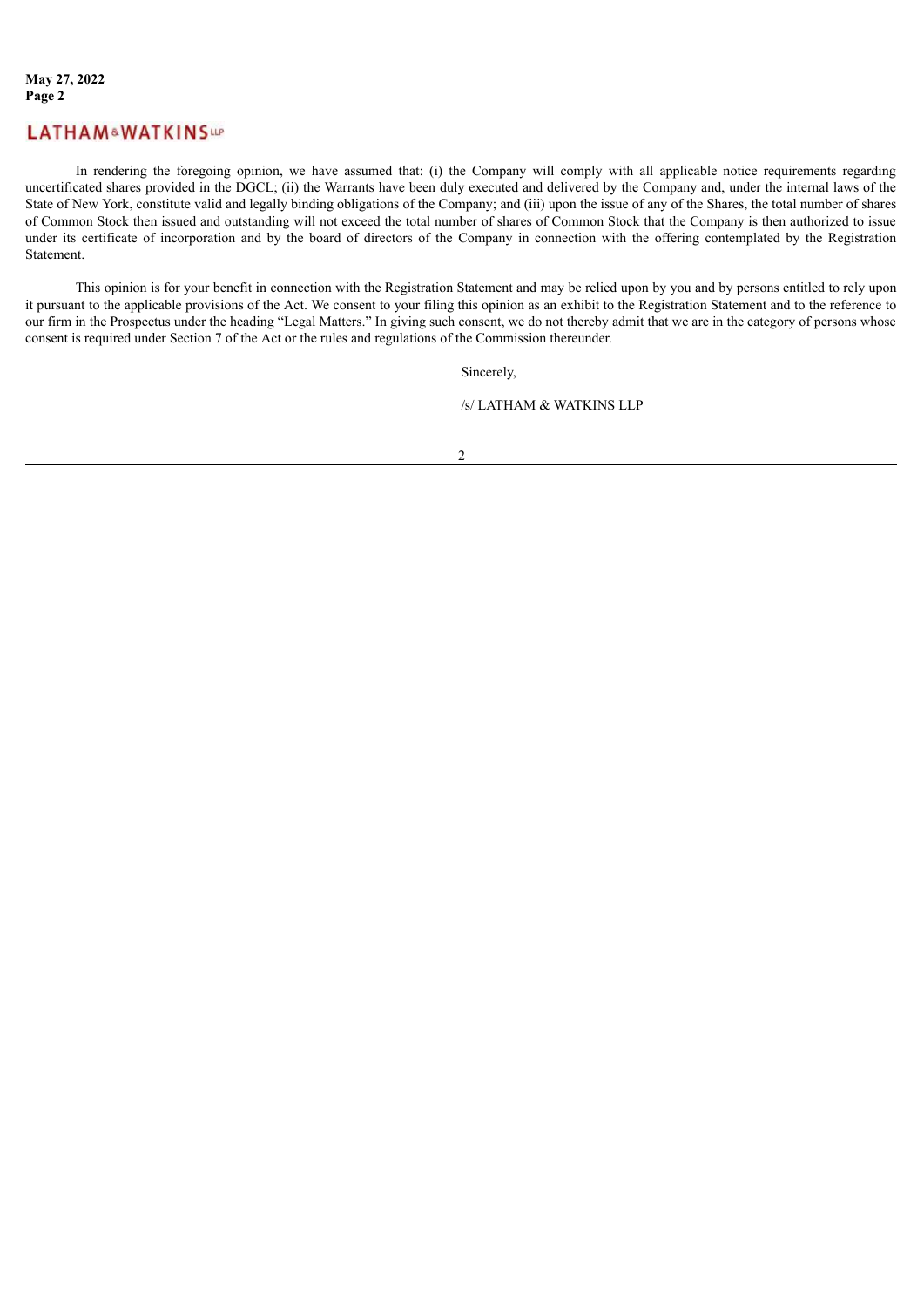<span id="page-31-0"></span>BioXcel Therapeutics, Inc. New Haven, CT

We hereby consent to the incorporation by reference in the Prospectus constituting a part of this Registration Statement of our report dated March 12, 2021, relating to the financial statements of BioXcel Therapeutics, Inc. appearing in the Company's Annual Report on Form 10-K for the year ended December 31, 2020.

We also consent to the reference to us under the caption "Experts" in the Prospectus.

/s/ BDO USA, LLP

Stamford, CT May 27, 2022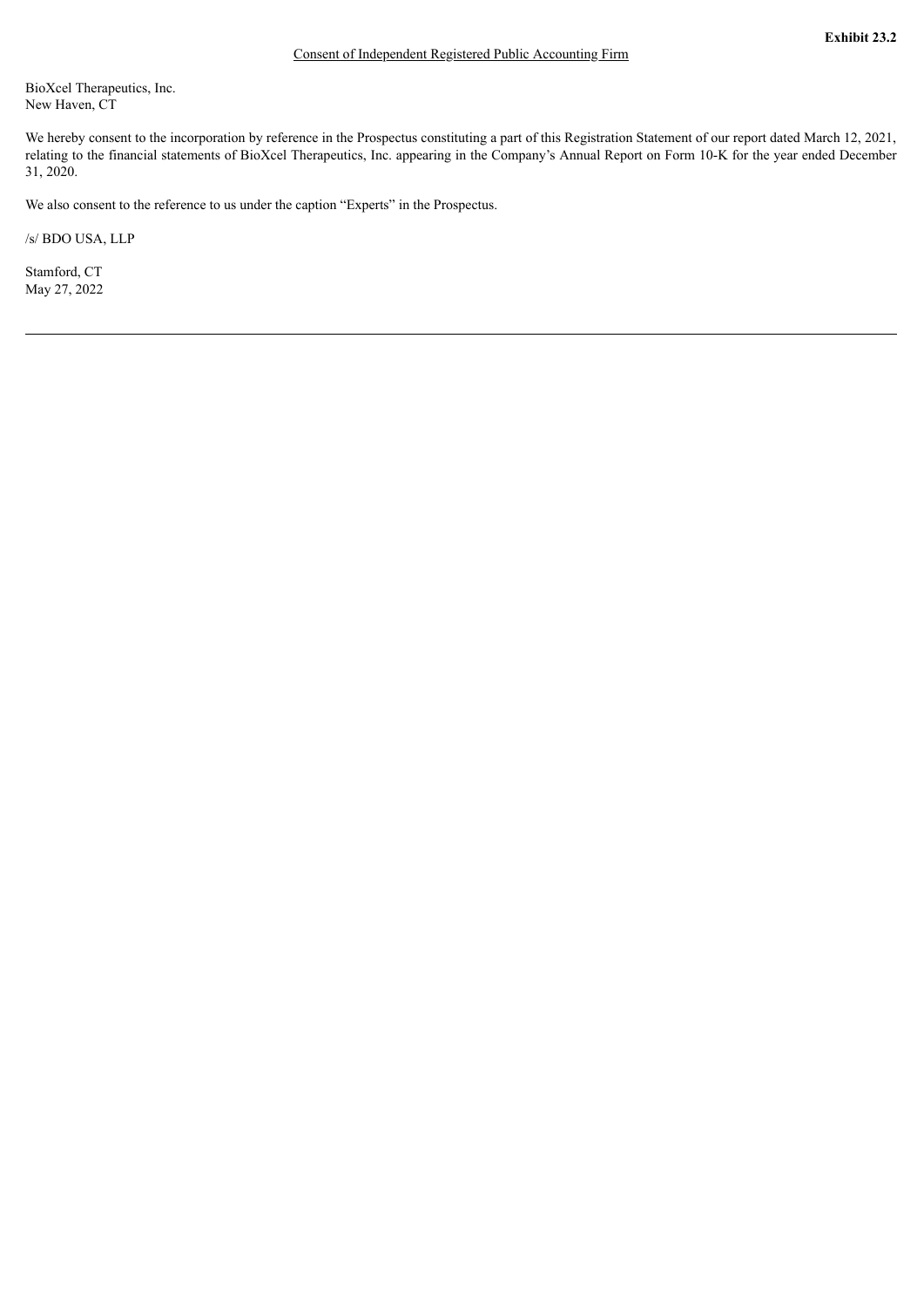## **Consent of Independent Registered Public Accounting Firm**

<span id="page-32-0"></span>We consent to the reference to our firm under the caption "Experts" in the Registration Statement (Form S-3) and related Prospectus of BioXcel Therapeutics, Inc. for the registration of 278,520 shares of its common stock and to the incorporation by reference therein of our report dated March 10, 2022, with respect to the financial statements of BioXcel Therapeutics, Inc. included in its Annual Report (Form 10-K) for the year ended December 31, 2021, filed with the Securities and Exchange Commission.

/s/ Ernst & Young LLP

Stamford, Connecticut May 27, 2022